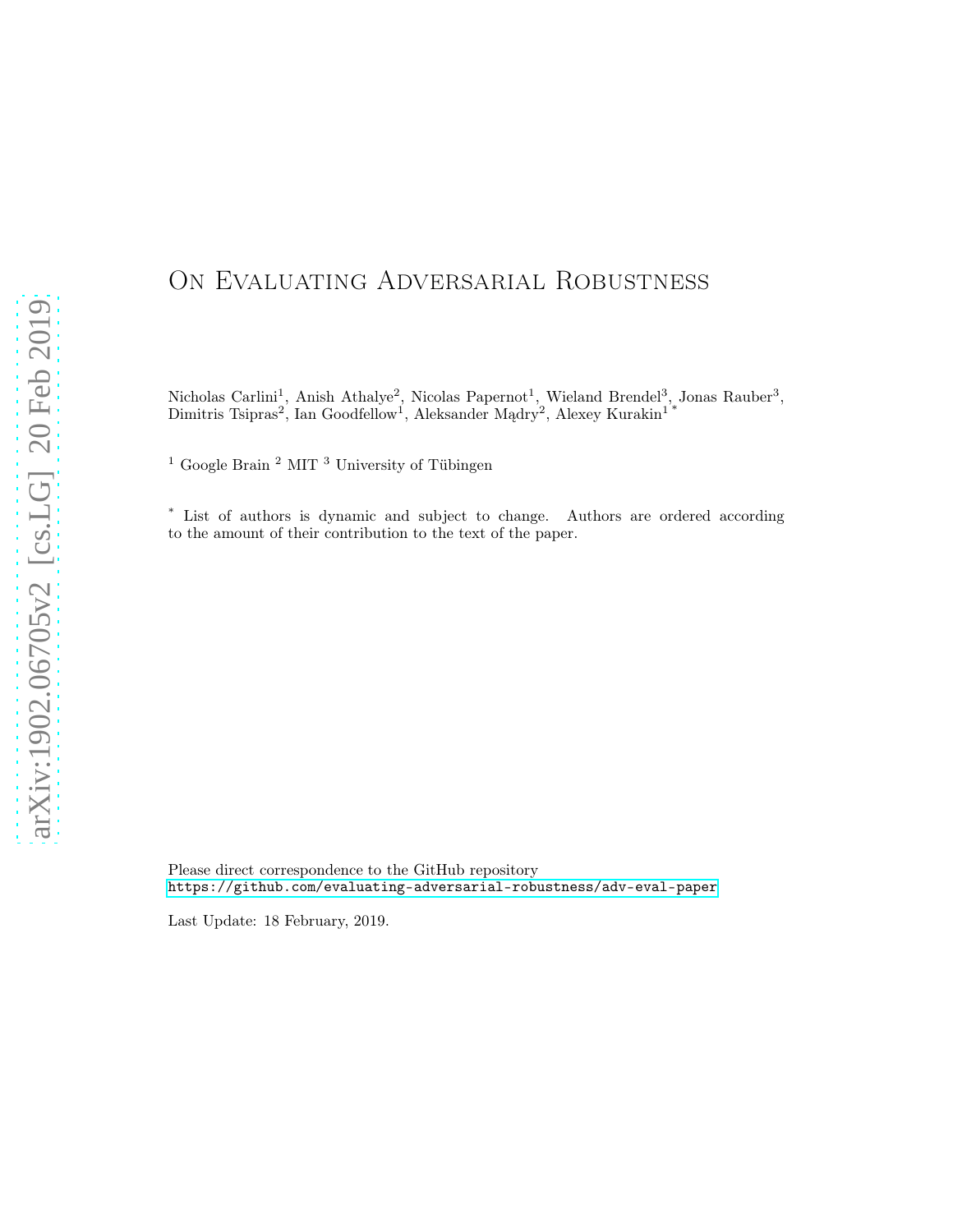# **ABSTRACT**

Correctly evaluating defenses against adversarial examples has proven to be extremely difficult. Despite the significant amount of recent work attempting to design defenses that withstand adaptive attacks, few have succeeded; most papers that propose defenses are quickly shown to be incorrect.

We believe a large contributing factor is the difficulty of performing security evaluations. In this paper, we discuss the methodological foundations, review commonly accepted best practices, and suggest new methods for evaluating defenses to adversarial examples. We hope that both researchers developing defenses as well as readers and reviewers who wish to understand the completeness of an evaluation consider our advice in order to avoid common pitfalls.

# 1 INTRODUCTION

Adversarial examples [\(Szegedy et al.](#page-22-0), [2013;](#page-22-0) [Biggio et al.](#page-19-0), [2013\)](#page-19-0), inputs that are specifically designed by an adversary to force a machine learning system to produce erroneous outputs, have seen significant study in recent years. This long line of research [\(Dalvi et al.](#page-20-0), [2004](#page-20-0); [Lowd & Meek](#page-21-0), [2005](#page-21-0); [Barreno et al.](#page-19-1), [2006](#page-19-1); [2010](#page-19-2); [Globerson & Roweis, 2006;](#page-20-1) [Kołcz & Teo](#page-21-1), [2009;](#page-21-1) [Barreno et al., 2010;](#page-19-2) [Biggio et al.](#page-19-3), [2010;](#page-19-3) [Šrndic & Laskov, 2013\)](#page-22-1) has recently begun seeing significant study as machine learning becomes more widely used. While attack research (the study of adversarial examples on new domains or under new threat models) has flourished, progress on defense<sup>[1](#page-1-0)</sup> research (i.e., building systems that are robust to adversarial examples) has been comparatively slow.

More concerning than the fact that progress is slow is the fact that most proposed defenses are quickly shown to have performed incorrect or incomplete evaluations [\(Carlini & Wagner, 2016](#page-19-4); [2017c](#page-19-5); [Brendel & Bethge, 2017](#page-19-6); [Carlini & Wagner](#page-19-7), [2017a;](#page-19-7) [He et al.](#page-20-2), [2017;](#page-20-2) [Carlini & Wagner, 2017b](#page-19-8); [Athalye et al.](#page-19-9), [2018;](#page-19-9) [Engstrom et al.](#page-20-3), [2018;](#page-20-3) [Athalye & Carlini](#page-19-10), [2018;](#page-19-10) [Uesato et al.](#page-23-0), [2018;](#page-23-0) [Mosbach et al., 2018](#page-22-2); [He et al., 2018](#page-20-4); [Sharma & Chen](#page-22-3), [2018](#page-22-3); [Lu et al.](#page-21-2), [2018a](#page-21-2)[;b](#page-21-3); [Cornelius, 2019;](#page-20-5) [Carlini](#page-19-11), [2019](#page-19-11)). As a result, navigating the field and identifying genuine progress becomes particularly hard.

Informed by these recent results, this paper provides practical advice for evaluating defenses that are intended to be robust to adversarial examples. This paper is split roughly in two:

- [§2:](#page-2-0) Principles for performing defense evaluations. We begin with a discussion of the basic principles and methodologies that should guide defense evaluations.
- §3-[§5:](#page-16-0) A specific checklist for avoiding common evaluation pitfalls. We have seen evaluations fail for many reasons; this checklist outlines the most common errors we have seen in defense evaluations so they can be avoided.

We hope this advice will be useful to both those building defenses (by proposing evaluation methodology and suggesting experiments that should be run) as well as readers or reviewers of defense papers (to identify potential oversights in a paper's evaluation).

We intend for this to be a living document. The LaTeX source for the paper is available at <https://github.com/evaluating-adversarial-robustness/adv-eval-paper> and we encourage researchers to participate and further improve this paper.

<span id="page-1-0"></span><sup>&</sup>lt;sup>1</sup>This paper uses the word "defense" with the understanding that there are non-security motivations for constructing machine learning algorithms that are robust to attacks (see Section [2.1\)](#page-2-1); we use this consistent terminology for simplicity.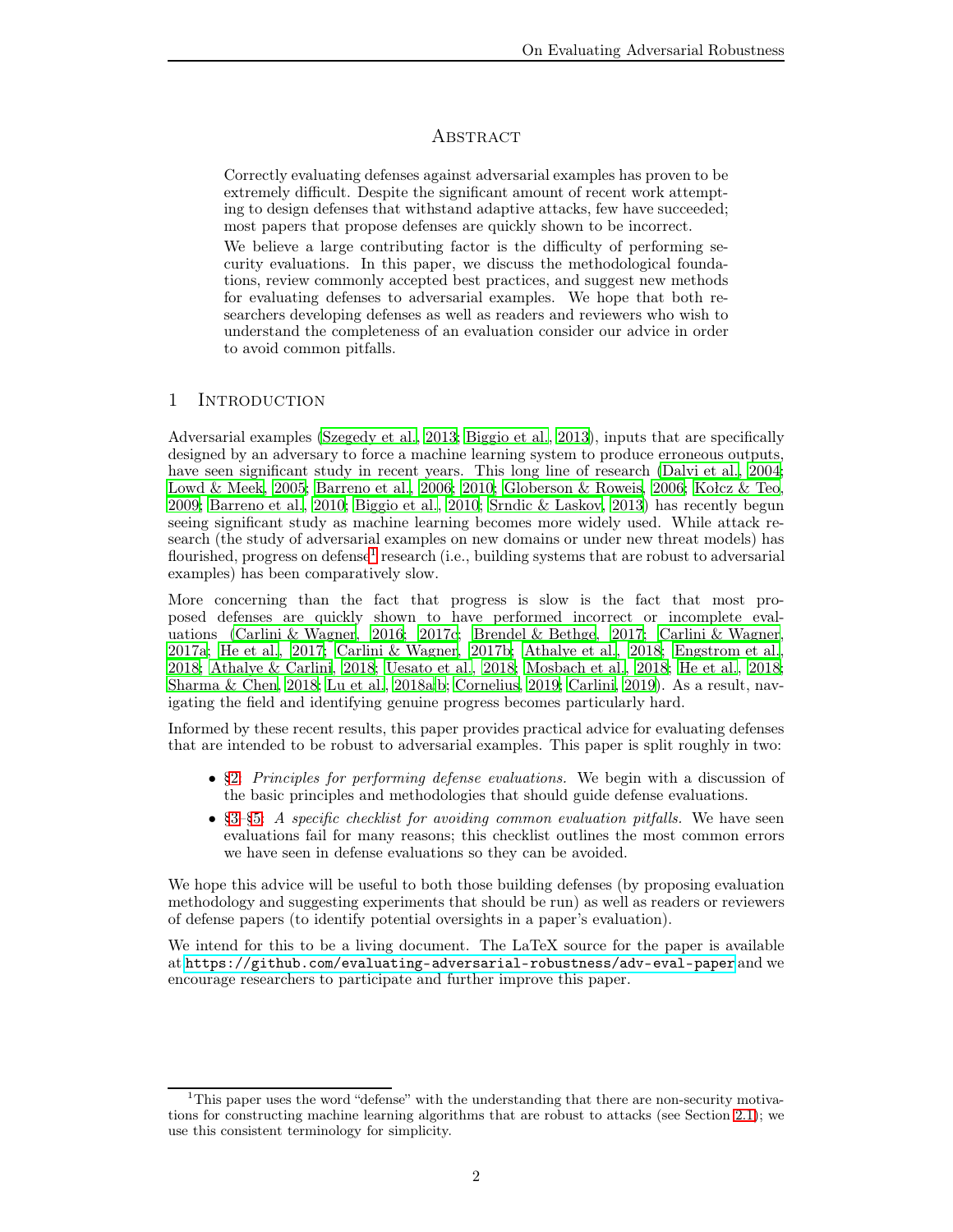# <span id="page-2-1"></span><span id="page-2-0"></span>2 Principles of Rigorous Evaluations

#### 2.1 Defense Research Motivation

Before we begin discussing our recommendations for performing defense evaluations, it is useful to briefly consider  $why$  we are performing the evaluation in the first place. While there are many valid reasons to study defenses to adversarial examples, below are the three common reasons why one might be interested in evaluating the robustness of a machine learning model.

- To defend against an adversary who will attack the system. Adversarial examples are a security concern. Just like any new technology not designed with security in mind, when deploying a machine learning system in the real-world, there will be adversaries who wish to cause harm as long as there exist incentives (i.e., they benefit from the system misbehaving). Exactly what this harm is and how the adversary will go about causing it depends on the details of the domain and the adversary considered. For example, an attacker may wish to cause a self-driving car to incorrectly recognize road signs<sup>[2](#page-2-2)</sup> [\(Papernot et al., 2016b\)](#page-22-4), cause an NSFW detector to incorrectly recognize an image as safe-for-work [\(Bhagoji et al.](#page-19-12), [2018\)](#page-19-12), cause a malware (or spam) classifier to identify a malicious file (or spam email) as benign [\(Dahl et al., 2013\)](#page-20-6), cause an ad-blocker to incorrectly identify an advertisement as natural content [\(Tramèr et al., 2018](#page-23-1)), or cause a digital assistant to incorrectly recognize commands it is given [\(Carlini et al.](#page-19-13), [2016\)](#page-19-13).
- To test the worst-case robustness of machine learning algorithms. Many real-world environments have inherent randomness that is difficult to predict. By analyzing the robustness of a model from the perspective of an adversary, we can estimate the worst-case robustness in a real-world setting. Through random testing, it can be difficult to distinguish a system that fails one time in a billion from a system that never fails: even when evaluating such a system on a million choices of randomness, there is just under 0.1% chance to detect a failure case.

However, analyzing the worst-case robustness can discover a difference. If a powerful adversary who is intentionally trying to cause a system to misbehave (according to some definition) cannot succeed, then we have strong evidence that the system will not misbehave due to any unforeseen randomness.

• To measure progress of machine learning algorithms towards human-level abilities. To advance machine learning algorithms it is important to understand where they fail. In terms of performance, the gap between humans and machines is quite small on many widely studied problem domains, including reinforcement learning (e.g., Go and Chess [\(Silver et al.](#page-22-5), [2016\)](#page-22-5)) or natural image classification [\(Krizhevsky et al., 2012\)](#page-21-4). In terms of adversarial robustness, however, the gap between humans and machines is astonishingly large: even in settings where machine learning achieves super-human accuracy, an adversary can often introduce perturbations that reduce their accuracy to levels of random guessing and far below the accuracy of even the most uninformed human.[3](#page-2-3) This suggests a fundamental difference of the decision-making process of humans and machines. From this point of view, adversarial robustness is a measure of progress in machine learning that is orthogonal to performance.

The motivation for why the research was conducted informs the methodology through which it should be evaluated: a paper that sets out to prevent a real-world adversary from fooling a specific spam detector assuming the adversary can not directly access the underlying model will have a very different evaluation than one that sets out to measure the worst-case robustness of a self-driving car's vision system.

<span id="page-2-2"></span><sup>2</sup>While this threat model is often repeated in the literature, it may have limited impact for real-world adversaries, who in practice may have have little financial motivation to cause harm to self-driving cars.

<span id="page-2-3"></span><sup>3</sup>Note that time-limited humans appear vulnerable to some forms of adversarial examples [\(Elsayed et al.](#page-20-7), [2018](#page-20-7)).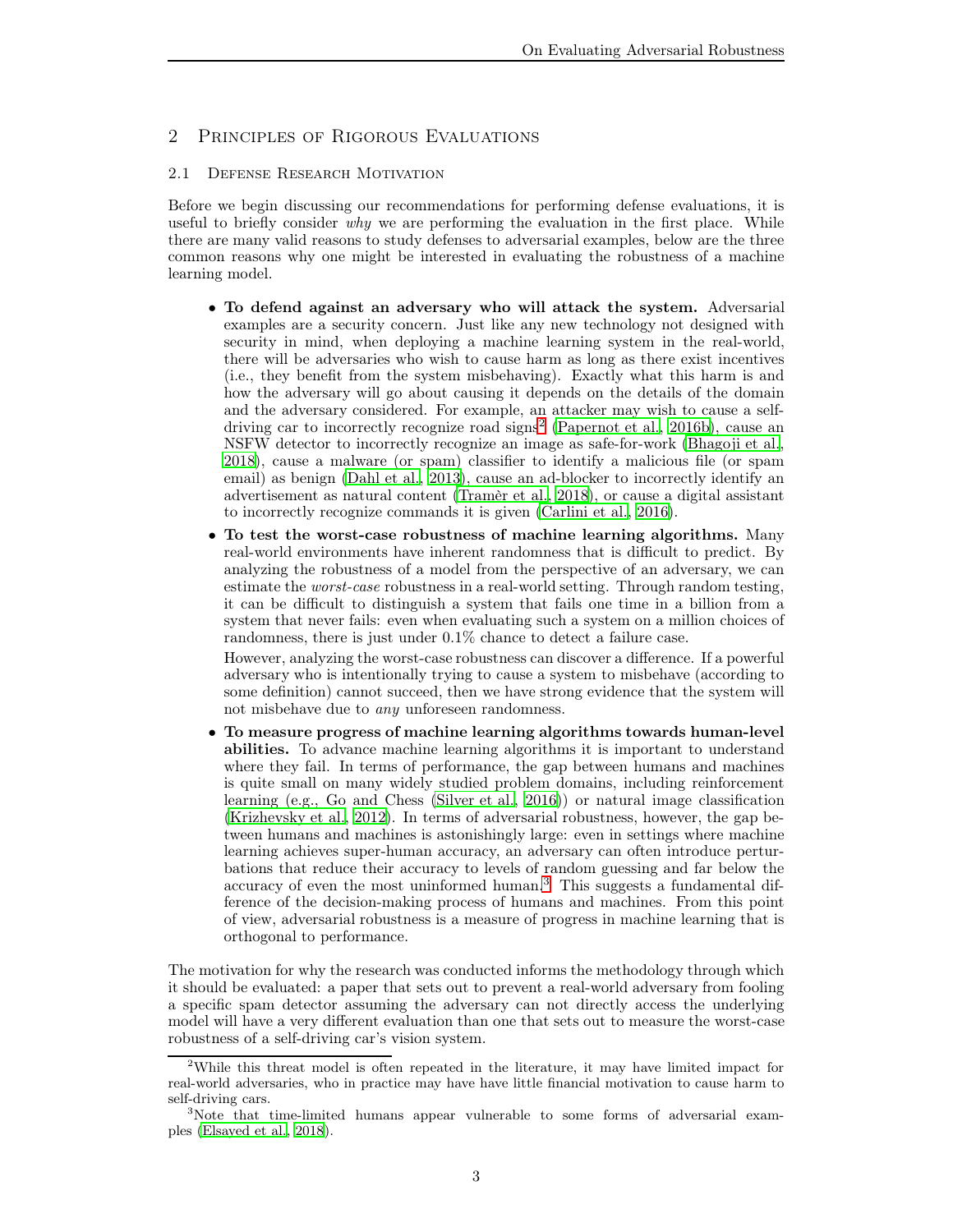This paper therefore does not (and could not) set out to provide a definitive answer for how all evaluations should be performed. Rather, we discuss methodology that we believe is common to most evaluations. Whenever we provide recommendations that may not apply to some class of evaluations, we state this fact explicitly. Similarly, for advice we believe holds true universally, we discuss why this is the case, especially when it may not be obvious at first.

The remainder of this section provides an overview of the basic methodology for a defense evaluation.

## <span id="page-3-0"></span>2.2 Threat Models

A threat model specifies the conditions under which a defense is designed to be secure and the precise security guarantees provided; it is an integral component of the defense itself.

Why is it important to have a threat model? In the context of a defense where the purpose is motivated by security, the threat model outlines what type of actual attacker the defense intends to defend against, guiding the evaluation of the defense.

However, even in the context of a defense motivated by reasons beyond security, a threat model is necessary for evaluating the performance of the defense. One of the defining properties of scientific research is that it is falsifiable: there must exist an experiment that can contradict its claims. Without a threat model, defense proposals are often either not falsifiable or trivially falsifiable.

Typically, a threat model includes a set of assumptions about the adversary's goals, knowledge, and capabilities. Next, we briefly describe each.

#### 2.2.1 Adversary goals

How should we define an adversarial example? At a high level, adversarial examples can be defined as inputs specifically designed to force a machine learning system to produce erroneous outputs. However, the precise goal of an adversary can vary significantly across different settings.

For example, in some cases the adversary's goal may be to simply cause misclassification any input being misclassified represents a successful attack. Alternatively, the adversary may be interested in having the model misclassify certain examples from a source class into a target class of their choice. This has been referred to a source-target misclassification attack [\(Papernot et al., 2016b\)](#page-22-4) or targeted attack [\(Carlini & Wagner, 2017c](#page-19-5)).

In other settings, only specific types of misclassification may be interesting. In the space of malware detection, defenders may only care about the specific source-target class pair where an adversary causes a malicious program to be misclassified as benign; causing a benign program to be misclassified as malware may be uninteresting.

## 2.2.2 Adversarial capabilities

In order to build meaningful defenses, we need to impose reasonable constraints to the attacker. An unconstrained attacker who wished to cause harm may, for example, cause bit-flips on the weights of the neural network, cause errors in the data processing pipeline, backdoor the machine learning model, or (perhaps more relevant) introduce large perturbations to an image that would alter its semantics. Since such attacks are outside the scope of defenses adversarial examples, restricting the adversary is necessary for designing defenses that are not trivially bypassed by unconstrained adversaries.

To date, most defenses to adversarial examples typically restrict the adversary to making "small" changes to inputs from the data-generating distribution (e.g. inputs from the test set). Formally, for some natural input x and similarity metric  $\mathcal{D}, \mathbf{x}'$  is considered a valid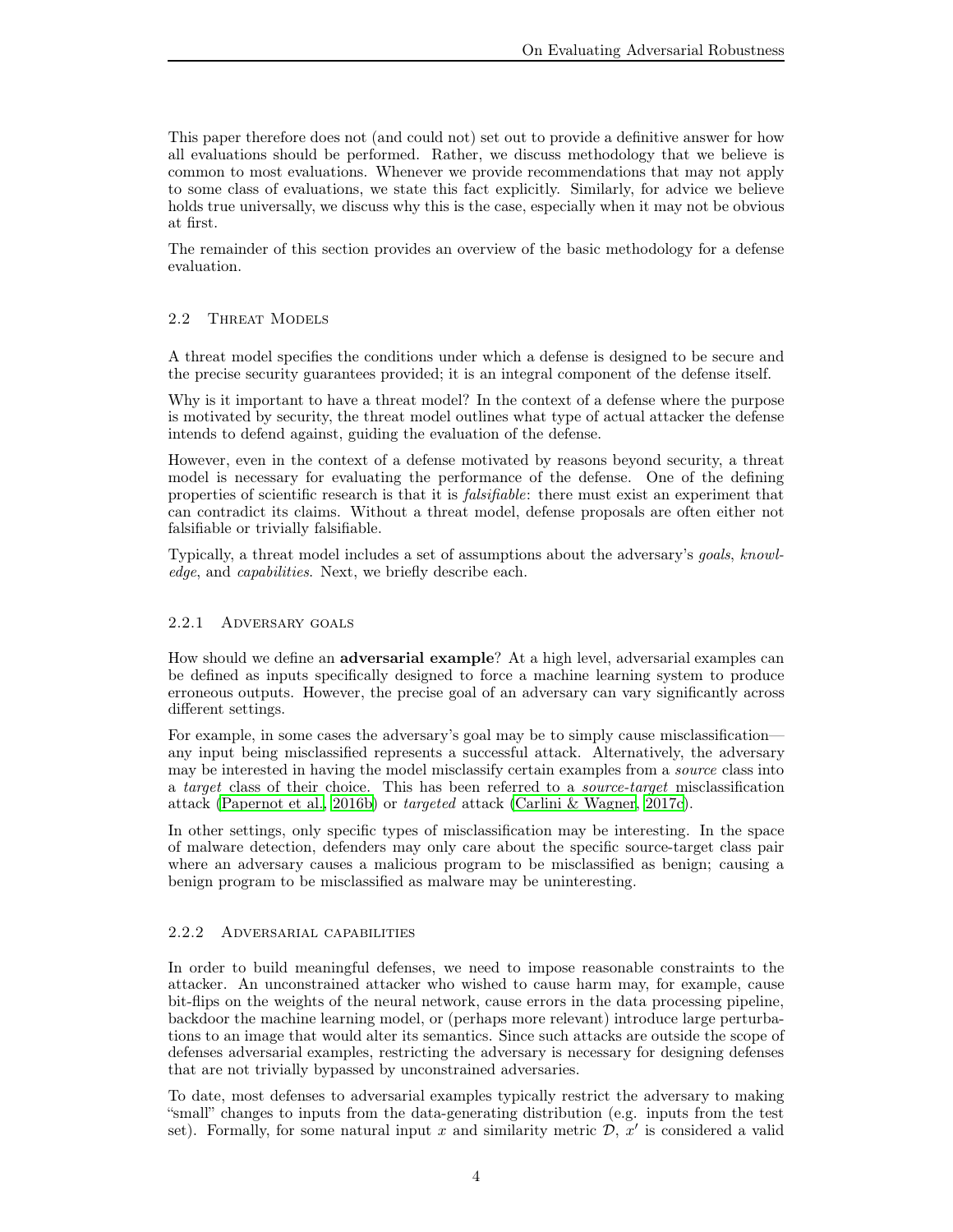adversarial example if  $\mathcal{D}(x, x') \leq \epsilon$  for some small  $\epsilon$  and  $x'$  is misclassified<sup>[4](#page-4-0)</sup>. This definition is motivated by the assumption that small changes under the metric  $D$  do not change the true class of the input and thus should not cause the classifier to predict an erroneous class.

A common choice for  $D$ , especially for the case of image classification, is defining it as the  $\ell_p$ -norm between two inputs for some p. (For instance, an  $\ell_\infty$ -norm constraint of  $\epsilon$ for image classification implies that the adversary cannot modify any individual pixel by more than  $\epsilon$ .) However, a suitable choice of D and  $\epsilon$  may vary significantly based on the particular task. For example, for a task with binary features one may wish to study  $\ell_0$ bounded adversarial examples more closely than  $\ell_{\infty}$ -bounded ones. Moreover, restricting adversarial perturbations to be small may not always be important: in the case of malware detection, what is required is that the adversarial program preserves the malware behavior while evading ML detection.

Nevertheless, such a rigorous and precise definition of the adversary's capability, leads to well-defined measures of adversarial robustness that are, in principle, computable. For example, given a model  $f(\cdot)$ , one common way to define robustness is the worst-case loss L for a given perturbation budget,

$$
\mathop{\mathbb{E}}_{(x,y)\sim\mathcal{X}}\bigg[\max_{x':\mathcal{D}(x,x')<\epsilon}L(f(x'),y)\bigg].
$$

Another commonly adopted definition is the average (or median) minimum-distance of the adversarial perturbation,

$$
\mathbb{E}\left[\min_{(x,y)\sim\mathcal{X}}\left[\min_{x'\in A_{x,y}}\mathcal{D}(x,x')\right],\right]
$$

where  $A_{x,y}$  depends on the definition of adversarial example, e.g.  $A_{x,y} = \{x' \mid f(x') \neq y\}$ for misclassification or  $A_{x,y} = \{x \mid f(x') = t\}$  for some target class t.

A key challenge of security evaluations is that while this adversarial risk [\(Madry et al.](#page-21-5), [2017](#page-21-5); [Uesato et al.](#page-23-0), [2018](#page-23-0)) is often computable in theory (e.g. with optimal attacks or brute force enumeration of the considered perturbations), it is usually intractable to compute exactly, and therefore in practice we must approximate this quantity. This difficulty is at the heart of why evaluating worst-case robustness is difficult: while evaluating average-case robustness is often as simple as sampling a few hundred (or thousand) times from the distribution and computing the mean, such an approach is not possible for worst-case robustness.

Finally, a common, often implicit, assumption in adversarial example research is that the adversary has direct access to the model's input features: e.g., in the image domain, the adversary directly manipulates the image pixels. However, in certain domains, such as malware detection or language modeling, these features can be difficult to reverse-engineer. As a result, different assumptions on the capabilities of the adversary can significantly impact the evaluation of a defense's effectiveness.

Comment on  $\ell_p$ -norm-constrained threat models. A large body of work studies a threat model where the adversary is constrained to  $\ell_p$ -bounded perturbations. This threat model is highly limited and does not perfectly match real-world threats [\(Engstrom et al.](#page-20-8), [2017;](#page-20-8) [Gilmer et al., 2018\)](#page-20-9). However, the well-defined nature of this threat model is helpful for performing principled work towards building strong defenses. While  $\ell_p$ -robustness does not imply robustness in more realistic threat models, it is almost certainly the case that lack of robustness against  $\ell_p$ -bounded perturbation will imply lack of robustness in more realistic threat models. Thus, working towards solving robustness for these well-defined  $\ell_p$ -bounded threat models is a useful exercise.

#### 2.2.3 Adversary knowledge.

A threat model clearly describes what knowledge the adversary is assumed to have. Typically, works assume either white-box (complete knowledge of the model and its parameters)

<span id="page-4-0"></span><sup>&</sup>lt;sup>4</sup> It is often required that the original input x is classified correctly, but this requirement can vary across papers. Some papers consider  $x'$  an adversarial example as long as it is classified *differently* from x.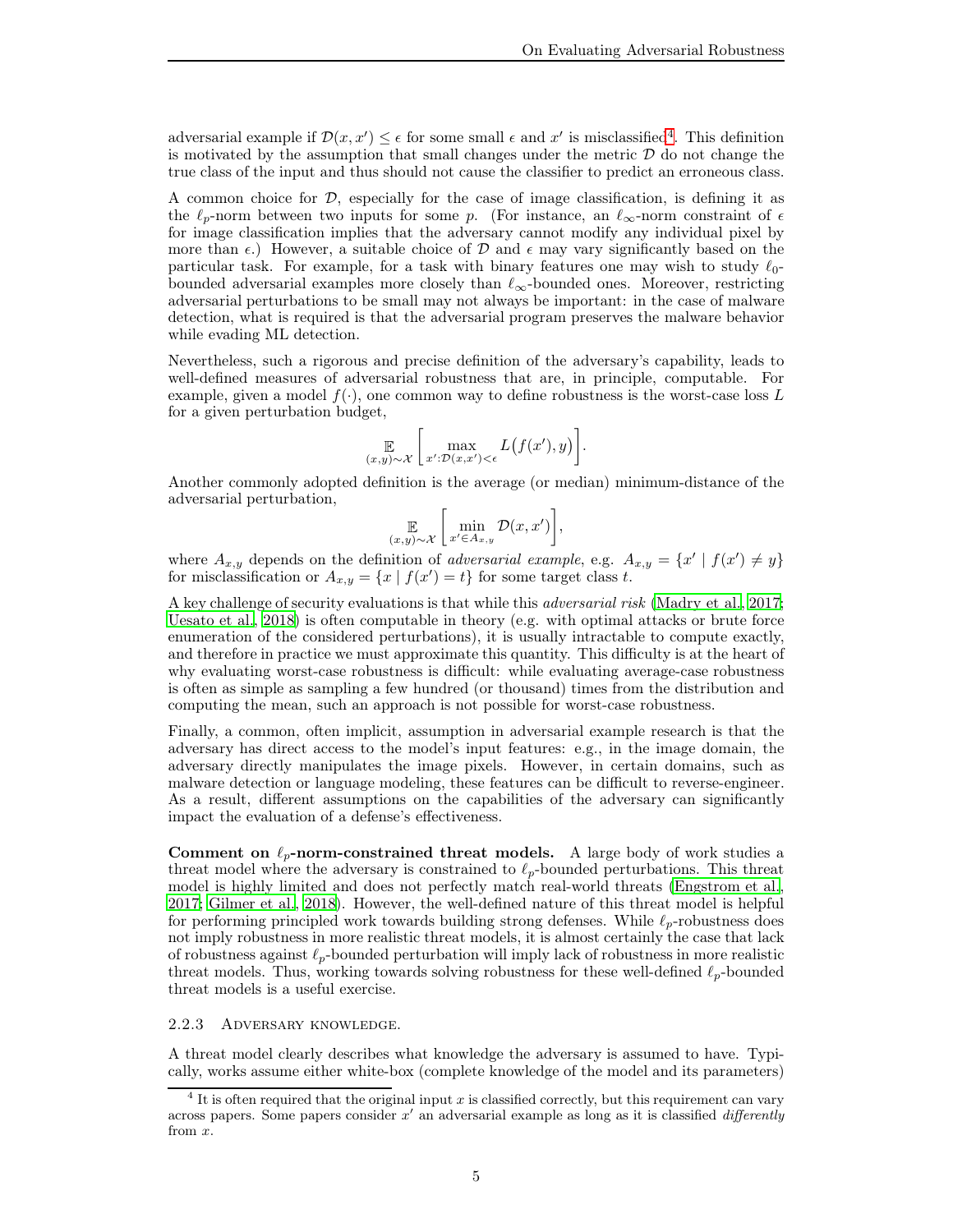or black-box access (no knowledge of the model) with varying degrees of black-box access (e.g., a limited number of queries to the model, access to the predicted probabilities or just the predicted class, or access to the training data).

In general, the guiding principle of a defense's threat model is to assume that the adversary has complete knowledge of the inner workings of the defense. It is not reasonable to assume the defense algorithm can be held secret, even in black-box threat models. This widely-held principle is known in the field of security as Kerckhoffs' principle [\(Kerckhoffs, 1883\)](#page-21-6), and the opposite is known as "security through obscurity". The open design of security mechanisms is a cornerstone of the field of cryptography [\(Saltzer & Schroeder, 1975\)](#page-22-6). This paper discusses only how to perform white-box evaluations, which implies robustness to black-box adversaries, but not the other way around.

Holding Data Secret. While it can be acceptable to hold some limited amount of information secret, the defining characteristic of a white-box evaluation (as we discuss in this paper) is that the threat model assumes the attacker has full knowledge of the underlying system.

That does not mean that all information has to be available to the adversary—it can be acceptable for the defender to hold a small amount of information secret. The field of cryptography, for example, is built around the idea that one can keep secret the encryption keys, but the underlying algorithm is be assumed to be public.

A defense that holds values secret should justify that it is reasonable to do so. In particular, secret information generally satisfies at least the following two properties:

- 1. The secret must be easily replaceable. That is, there should be an efficient algorithm to generate a new secret if the prior one happened to be leaked.
- 2. The secret must be nonextractable. An adversary who is allowed to query the system should not be able to extract any information about the secret.

For example, a defense that includes randomness (chosen fresh) at inference time is using secret information not available to the adversary. As long as the distribution is known, this follows Kerckhoffs' principle. On the other hand, if a single fixed random vector was added to the output of the neural network after classifying an input, this would not be a good candidate for a secret. By subtracting the observed output of the model with the expected output, the secret can be easily determined.

## 2.3 Restrict Attacks to the Defense's Threat Model

Attack work should always evaluate defenses under the threat model the defense states. For example, if a defense paper explicitly states "we intend to be robust to  $L_2$  attacks of norm no greater than 1.5", an attack paper must restrict its demonstration of vulnerabilities in the defense to the generation of adversarial examples with  $L_2$  norm less than 1.5. Showing something different, e.g., adversarial examples with  $L_{\infty}$  norm less than 0.1, is important and useful research<sup>[5](#page-5-0)</sup> (because it teaches the research community something that was not previously known, namely, that this system may have limited utility in practice), but is not a break of the defense: the defense never claimed to be robust to this type of attack.

# 2.4 Skepticism of Results

When performing scientific research one must be skeptical of all results. As Feynman concisely put it, "the first principle [of research] is that you must not fool yourself—and you are the easiest person to fool." This is never more true than when considering security evaluations. After spending significant effort to try and develop a defense that is robust against attacks, it is easy to assume that the defense is indeed robust, especially when baseline attacks fail to break the defense. However, at this time the authors need to completely

<span id="page-5-0"></span><sup>&</sup>lt;sup>5</sup>See for example the work of Sharma & Chen  $(2017)$ ; Song et al.  $(2018)$  who explicitly step outside of the threat model of the original defenses to evaluate their robustness.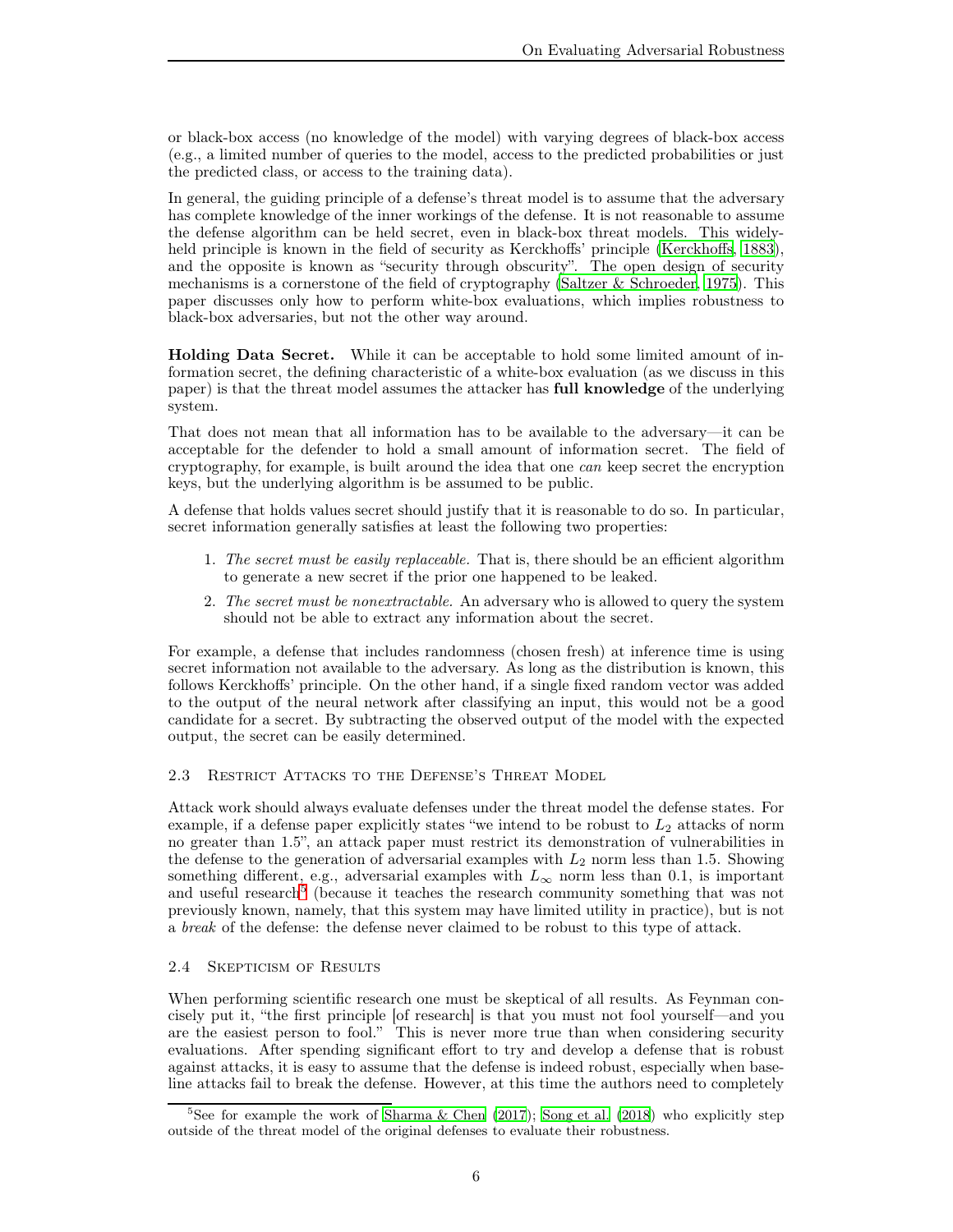switch their frame of mind and try as hard as possible to show their proposed defense is ineffective.[6](#page-6-0)

Adversarial robustness is a negative goal – for a defense to be truly effective, one needs to show that no attack can bypass it. It is only that by failing to show the defense is ineffective to adaptive attacks (see below) that we can believe it will withstand future attack by a motivated adversary (or, depending on the motivation of the research, that the claimed lower bound is in fact an actual lower bound).

#### <span id="page-6-2"></span>2.5 Adaptive Adversaries

After a specific threat model has been defined, the remainder of the evaluation focuses on adaptive adversaries<sup>[7](#page-6-1)</sup> which are adapted to the specific details of the defense and attempt to invalidate the robustness claims that are made.

This evaluation is the most important section of any paper that develops a defense. After the defense has been defined, ask: what attack could possibly defeat this defense? All attacks that might work must be shown to be ineffective. An evaluation that does not attempt to do this is fundamentally flawed.

Just applying existing adversarial attacks with default hyperparameters is not sufficient, even if these attacks are state-of-the-art: all existing attacks and hyperparameters have been adapted to and tested only against existing defenses, and there is a good chance these attacks will work sub-optimally or even fail against a new defense. A typical example is gradient masking [\(Tramèr et al., 2017\)](#page-23-2), in which defenses manipulate the model's gradients and thus prevent gradient-based attacks from succeeding. However, an adversary aware of the defense may recover these gradients through a black-box input-label queries, as shown by [Papernot et al. \(2017](#page-22-9)), or through a different loss function, as demonstrated by [Athalye et al. \(2018\)](#page-19-9). In other words, gradient masking may make optimization-based attacks fail but that does not mean that the space of adversarial perturbations decreased.

Defending against non-adaptive attacks is necessary but not sufficient. It is our firm belief that an evaluation against non-adaptive attacks is of very limited utility.

Along the same lines, there is no justification to study a "zero-knowledge" [\(Biggio et al.](#page-19-0), [2013\)](#page-19-0) threat model where the attacker is not aware of the defense. "Defending" against such an adversary is an absolute bare-minimum that in no way suggests a defense will be effective to further attacks. [Carlini & Wagner \(2017a](#page-19-7)) considered this scenario only to demonstrate that some defenses were completely ineffective even against this very weak threat model. The authors of that work now regret not making this explicit and discourage future work from citing this paper in support of the zero-knowledge threat model.

It is crucial to actively attempt to defeat the specific defense being proposed. On the most fundamental level this should include a range of sufficiently different attacks with carefully tuned hyperparameters. But the analysis should go deeper than that: ask why the defense might prevent existing attacks from working optimally and how to customize existing attacks or how to design completely new adversarial attacks to perform as well as possible. That is, applying the same mindset that a future adversary would apply is the only way to show that a defense might be able to withstand the test of time.

These arguments apply independent of the specific motivation of the robustness evaluation: security, worst-case bounds or human-machine gap all need a sense of the maximum vulnerability of a given defense. In all scenarios we should assume the existence of an "infinitely thorough" adversary who will spend whatever time is necessary to develop the optimal attack.

<span id="page-6-0"></span> $6$ One of the reasons it is so easy to accidentally fool oneself in security is that mistakes are very difficult to catch. Very often attacks only fail because of a (correctable) error in how they are being applied. It has to be the objective of the defense researcher to ensure that, when attacks fail, it is because the defense is correct, and not because of an error in applying the attacks.

<span id="page-6-1"></span><sup>7</sup>We use the word "adaptive adversary" (and "adaptive attack") to refer to the general notion in security of an adversary (or attack, respectively) that adapts to what the defender has done [\(Herley & van Oorschot](#page-20-10), [2017](#page-20-10); [Carlini & Wagner, 2017a](#page-19-7)).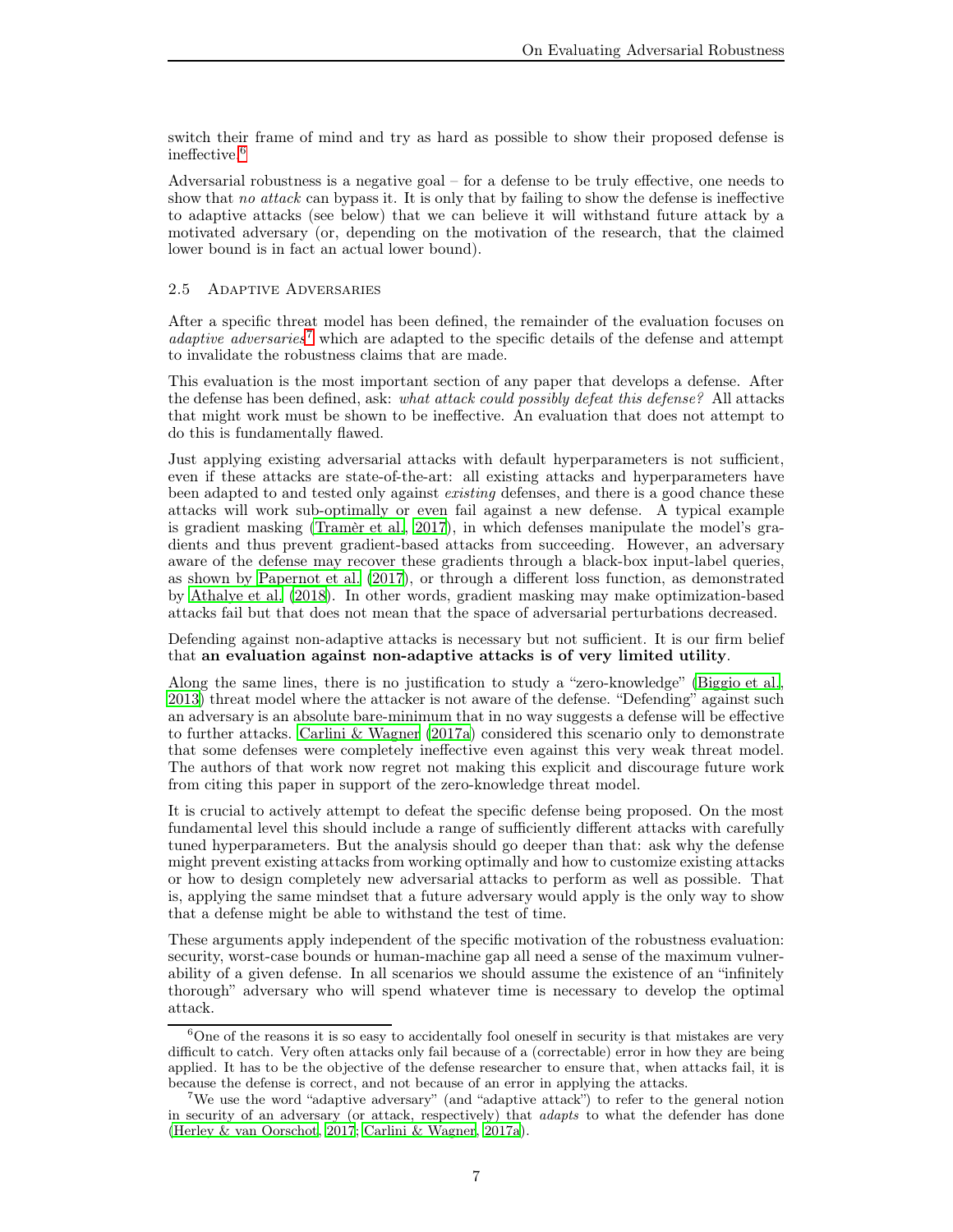## <span id="page-7-5"></span>2.6 Reproducible Research: Code & Pre-trained Models

Even the most carefully-performed robustness evaluations can have subtle but fundamental flaws. We strongly believe that releasing full source code and pre-trained models is one of the most useful methods for ensuring the eventual correctness of an evaluation. Releasing source code makes it much more likely that others will be able to perform their own analysis of the defense.[8](#page-7-1) Furthermore, completely specifying all defense details in a paper can be difficult, especially in the typical 8-page limit of many conference papers. The source code for a defense can be seen as the definitive reference for the algorithm.

It is equally important to release pre-trained models, especially when the resources that would be required to train a model would be prohibitive to some researchers with limited compute resources. The code and model that is released should be the model that was used to perform the evaluation in the paper to the extent permitted by underlying frameworks for accelerating numerical computations performed in machine learning. Releasing a different model than was used in the paper makes it significantly less useful, as any comparisons against the paper may not be identical.

Finally, it is helpful if the released code contains a simple one-line script which will run the full defense end-to-end on the given input. Note that this is often different than what the defense developers want, who often care most about performing the evaluation as efficiently as possible. In contrast, when getting started with evaluating a defense (or to confirm any results), it is often most useful to have a simple and correct method for running the full defense over an input.

There are several frameworks such as CleverHans [\(Papernot et al.](#page-22-10), [2018\)](#page-22-10) or Fool-box [\(Rauber et al., 2017\)](#page-22-11) as well as websites<sup>[9](#page-7-2)[,10](#page-7-3)[,11](#page-7-4)</sup> which have been developed to assist in this process.

# <span id="page-7-0"></span>3 Specific Recommendations: Evaluation Checklist

While the above overview is general-purpose advice we believe will stand the test of time, it can be difficult to extract specific, actionable items from it. To help researchers today perform more thorough evaluations, we now develop a checklist that lists common evaluation pitfalls when evaluating adversarial robustness. Items in this list are sorted (roughly) into three categories.

The items contained below are **neither necessary nor sufficient** for performing a complete adversarial example evaluation, and are intended to list common evaluation flaws. There likely exist completely ineffective defenses which satisfy all of the below recommendations; conversely, some of the strongest defenses known today do not check off all the boxes below (e.g. [Madry et al. \(2017\)](#page-21-5)).

We encourage readers to be extremely careful and **not directly follow this list** to perform an evaluation or decide if an evaluation that has been performed is sufficient. Rather, this list contains common flaws that are worth checking for to identify potential evaluation flaws. Blindly following the checklist without careful thought will likely be counterproductive: each item in the list must be taken into consideration within the context of the specific defense being evaluated. Each item on the list below is present because we are aware of several defense evaluations which were broken and following that specific recommendation would have revealed the flaw. We hope this list will be taken as a collection of recommendations that may or may not apply to a particular defense, but have been useful in the past.

This checklist is a living document that lists the most common evaluation flaws as of 18 February, 2019. We expect the evaluation flaws that are common today will not be

<span id="page-7-1"></span><sup>&</sup>lt;sup>8</sup>In their analysis of the ICLR 2018 defenses [\(Athalye et al.](#page-19-9), [2018\)](#page-19-9), the authors spent five times longer re-implementing the defenses than performing the security evaluation of the reimplementations.

<sup>9</sup> https://robust-ml.org

<span id="page-7-2"></span> $10\,\mathrm{https://robust.vision/benchmark/leaderboard/}$ 

<span id="page-7-4"></span><span id="page-7-3"></span><sup>11</sup>https://foolbox.readthedocs.io/en/latest/modules/zoo.html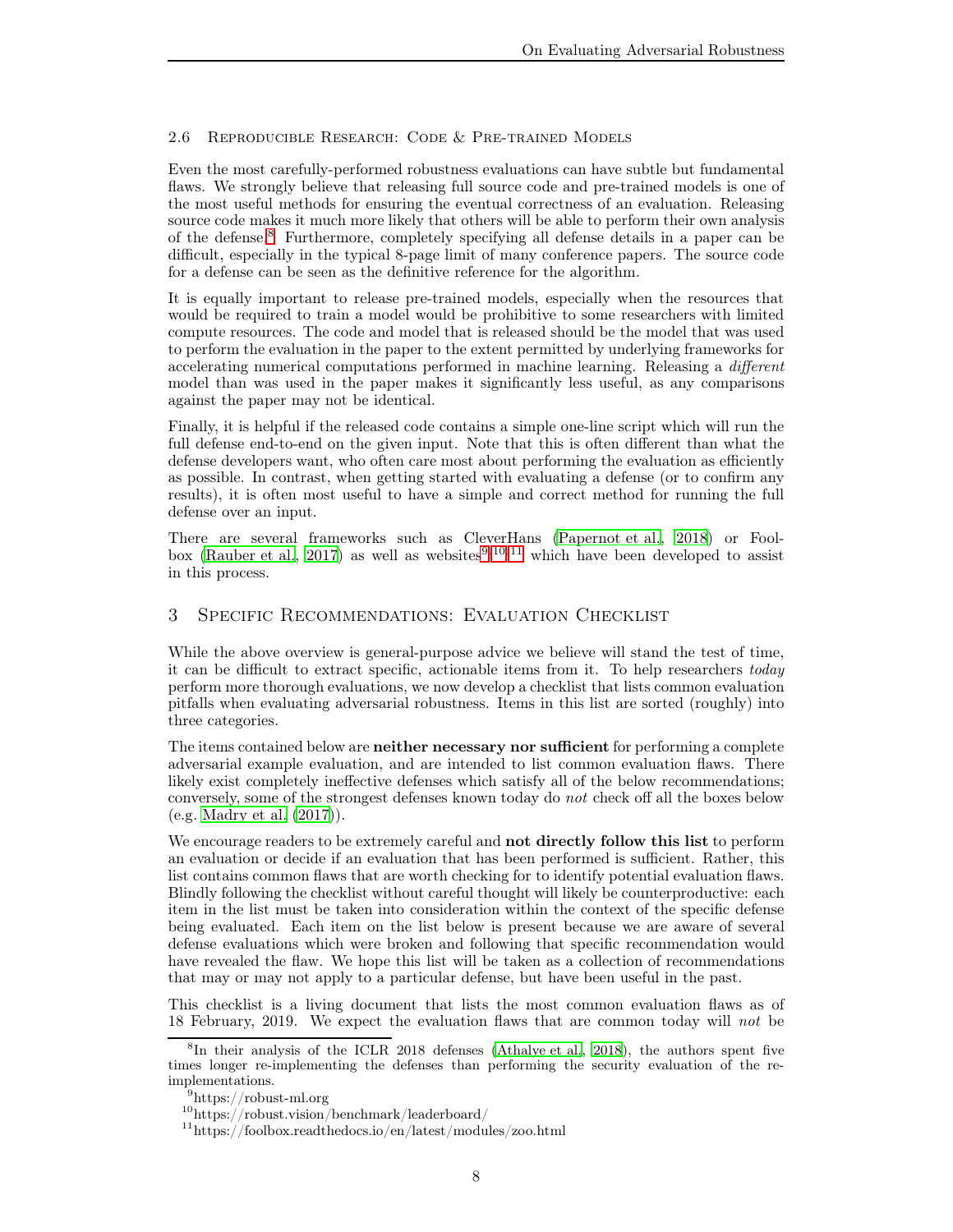the most common flaws in the future. We intend to keep this checklist up-to-date with the latest recommendations for evaluating defenses by periodically updating its contents. Readers should check the following URL for the most recent revision of the checklist: <https://github.com/evaluating-adversarial-robustness/adv-eval-paper>.

## 3.1 Common Severe Flaws

There are several common severe evaluation flaws which have the potential to completely invalidate any robustness claims. Any evaluation which contains errors on any of the following items is likely to have fundamental and irredeemable flaws. Evaluations which intentionally deviate from the advice here may wish to justify the decision to do so.

- [§3](#page-7-0) Do not mindlessly follow this list; make sure to still think about the evaluation.
- [§2.2](#page-3-0) State a precise threat model that the defense is supposed to be effective under.
	- The threat model assumes the attacker knows how the defense works.
	- The threat model states attacker's goals, knowledge and capabilities.
	- For security-justified defenses, the threat model realistically models some adversary.
	- For worst-case randomized defenses, the threat model captures the perturbation space.
	- Think carefully and justify any  $\ell_p$  bounds placed on the adversary.
- [§2.5](#page-6-2) Perform adaptive attacks to give an upper bound of robustness.
	- The attacks are given access to the full defense, end-to-end.
	- The loss function is changed as appropriate to cause misclassification.
	- [§4.3](#page-10-0) Focus on the strongest attacks for the threat model and defense considered.
- [§2.6](#page-7-5) Release pre-trained models and source code.
	- Include a clear installation guide, including all dependencies.
	- There is a one-line script which will classify an input example with the defense.
- [§4.2](#page-10-1) Report clean model accuracy when not under attack.
	- For defenses that abstain or reject inputs, generate a ROC curve.
- [§5.2](#page-16-1) Perform basic sanity tests on attack success rates.
	- Verify iterative attacks perform better than single-step attacks.
	- Verify increasing the perturbation budget strictly increases attack success rate.
	- With "high" distortion, model accuracy should reach levels of random guessing.
- [§5.3](#page-17-0) Generate an attack success rate vs. perturbation budget curve.
	- $-$  Verify the x-axis extends so that attacks eventually reach  $100\%$  success.
- For unbounded attacks, report distortion and not success rate.
- [§5.4](#page-17-1) Verify adaptive attacks perform better than any other.
	- Compare success rate on a per-example basis, rather than averaged across the dataset.
	- Evaluate against some combination of black-box, transfer, and random-noise attacks.
- [§5.7](#page-18-0) Describe the **attacks applied**, including all hyperparameters.

## 3.2 Common Pitfalls

There are other common pitfalls that may prevent the detection of ineffective defenses. This list contains some potential pitfalls which do not apply to large categories of defenses. However, if applicable, the items below are still important to carefully check they have been applied correctly.

- [§4.3](#page-10-0) Apply a diverse set of attacks (especially when training on one attack approach).
	- Do not blindly apply multiple (nearly-identical) attack approaches.
- [§4.4](#page-12-0) Try at least one gradient-free attack and one hard-label attack.
	- Try [Chen et al. \(2017b\)](#page-20-11); [Uesato et al. \(2018\)](#page-23-0); [Ilyas et al. \(2018a\)](#page-21-7); [Brendel et al. \(2017\)](#page-19-14).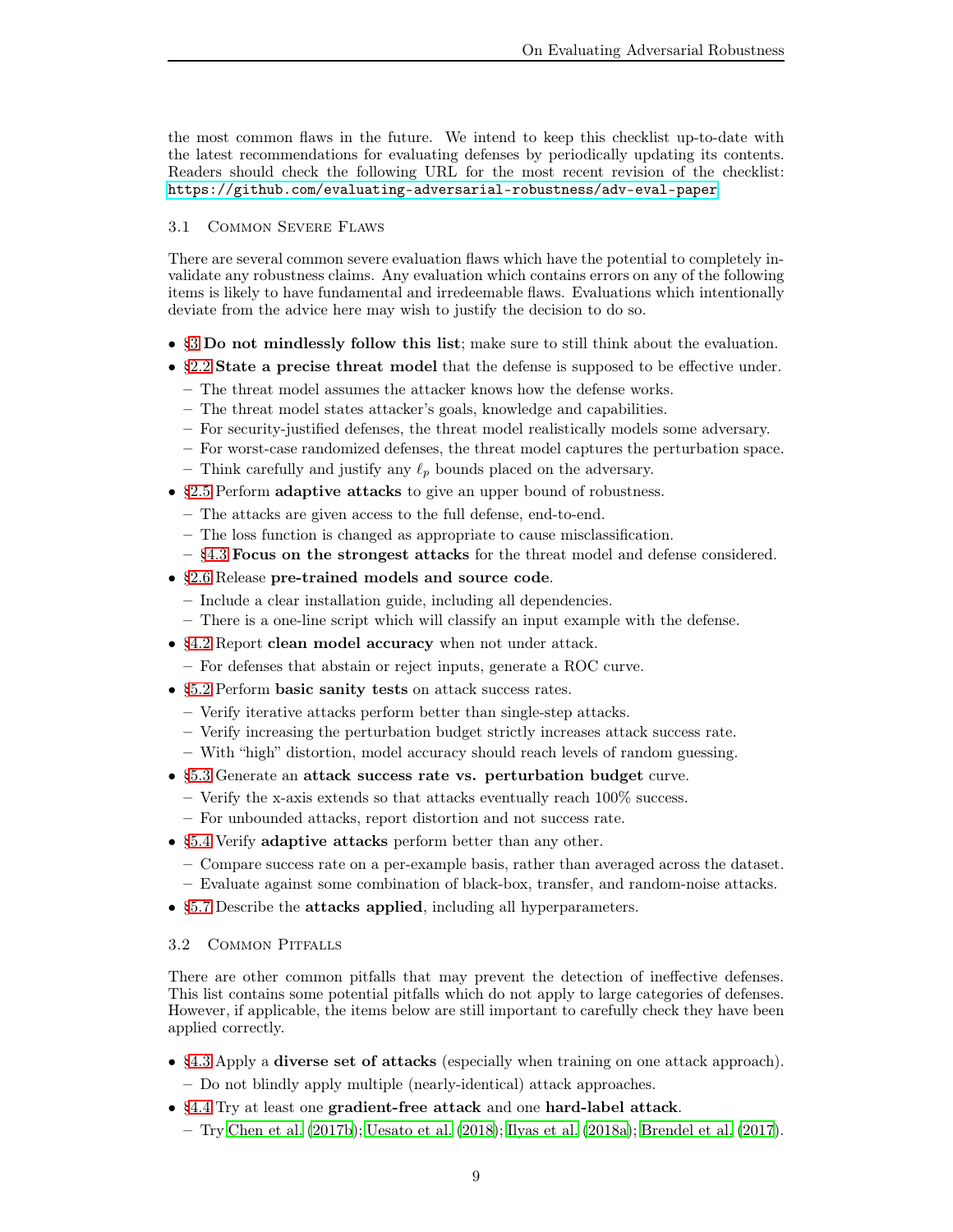- Check that the gradient-free attacks succeed less often than gradient-based attacks.
- Carefully investigate attack hyperparameters that affect success rate.
- [§4.5](#page-12-1) Perform a transferability attack using a similar substitute model.
	- Select a substitute model as similar to the defended model as possible.
	- Generate adversarial examples that are initially assigned high confidence.
	- Check that the transfer attack succeeds less often than white-box attacks.
- [§4.6](#page-13-0) For randomized defenses, properly ensemble over randomness.
	- Verify that attacks succeed if randomness is assigned to one fixed value.
	- State any assumptions about adversary knowledge of randomness in the threat model.
- [§4.7](#page-13-1) For non-differentiable components, apply differentiable techniques.
	- Discuss why non-differentiable components were necessary.
	- Verify attacks succeed on undefended model with those non-differentiable components.
	- Consider applying BPDA [\(Athalye et al.](#page-19-9), [2018\)](#page-19-9) if applicable.
- [§4.8](#page-14-0) Verify that the attacks have converged under the selected hyperparameters.
	- Verify that doubling the number of iterations does not increase attack success rate.
	- Plot attack effectiveness versus the number of iterations.
- Explore different choices of the step size or other attack hyperparameters.
- [§4.9](#page-14-1) Carefully investigate attack hyperparameters and report those selected.
	- Start search for adversarial examples at a random offset.
	- Investigate if attack results are sensitive to any other hyperparameters.
- [§5.1](#page-16-2) Compare against prior work and explain important differences.
- When contradicting prior work, clearly explain why differences occur.
- Attempt attacks that are similar to those that defeated previous similar defenses.
- When comparing against prior work, ensure it has not been broken.
- [§4.10](#page-14-2) Test broader threat models when proposing general defenses. For images:
	- Apply rotations and translations [\(Engstrom et al.](#page-20-8), [2017](#page-20-8)).
	- Apply common corruptions and perturbations [\(Hendrycks & Dietterich, 2018\)](#page-20-12).
	- Add Gaussian noise of increasingly large standard deviation [\(Ford et al., 2019\)](#page-20-13).

## 3.3 Special-Case Pitfalls

The following items apply to a smaller fraction of evaluations. Items presented here are included because while they may diagnose flaws in some defense evaluations, they are not necessary for many others. In other cases, the tests presented here help provide additional evidence that the evaluation was performed correctly.

- [§4.1](#page-10-2) Investigate if it is possible to use provable approaches.
	- Examine if the model is amenable to provable robustness lower-bounds.
- [§4.11](#page-15-0) Attack with random noise of the correct norm.
	- For each example, try 10,000+ different choices of random noise.
	- Check that the random attacks succeed less-often than white-box attacks.
- [§4.12](#page-15-1) Use both targeted and untargeted attacks during evaluation.
	- State explicitly which attack type is being used.
- [§4.13](#page-15-2) Perform ablation studies with combinations of defense components removed.
	- Attack a similar-but-undefended model and verify attacks succeed.
	- If combining multiple defense techniques, argue why they combine usefully.
- [§4.14](#page-15-3) Validate any new attacks by attacking other defenses.
	- Attack other defenses known to be broken and verify the attack succeeds.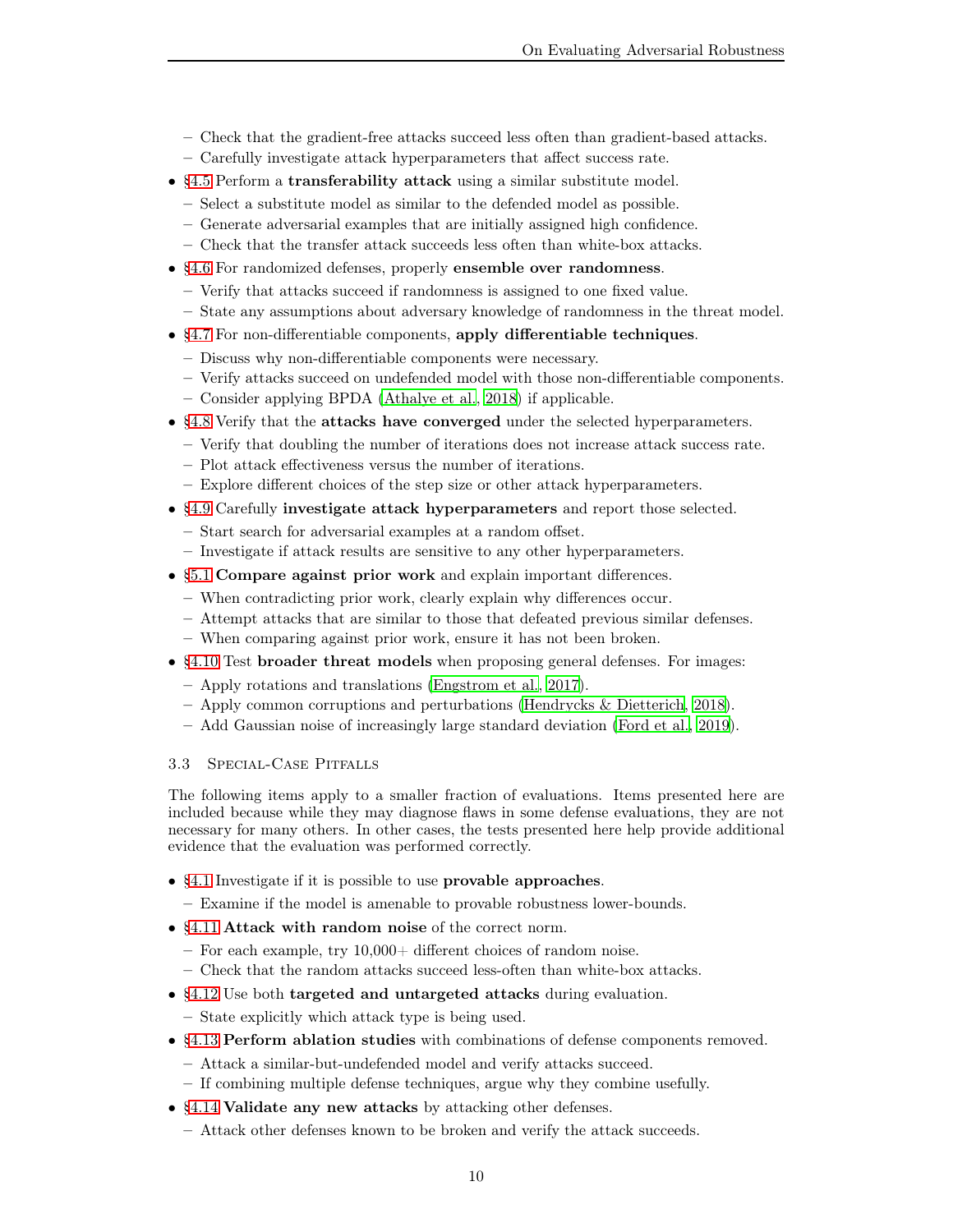- Construct synthetic intentionally-broken models and verify the attack succeeds.
- Release source code for any new attacks implemented.
- [§5.5](#page-17-2) Investigate applying the defense to domains other than images.
- State explicitly if the defense applies only to images (or another domain).
- [§5.6](#page-18-1) Report per-example attack success rate: mean min  $f(a(x))$ , not min mean  $f(a(x))$ . x∈X a∈A a∈A x∈X

# 4 Evaluation Recommendations

<span id="page-10-2"></span>We now expand on the above checklist and provide the rationale for each item.

## 4.1 Investigate Provable Approaches

With the exception of this subsection, all other advice in this paper focuses on performing heuristic robustness evaluations. Provable robustness approaches are preferable to only heuristic ones. Current provable approaches often can only be applied when the neural network is explicitly designed with the objective of making these specific provable techniques applicable [\(Kolter & Wong](#page-21-8), [2017](#page-21-8); [Raghunathan et al., 2018;](#page-22-12) [Weng et al.](#page-23-3), [2018](#page-23-3)). While this approach of designing-for-provability has seen excellent progress—the best approaches today can certify some (small) robustness even on ImageNet classifiers [\(Lecuyer et al.](#page-21-9), [2018](#page-21-9)) often the best heuristic defenses offer orders of magnitude better (estimated) robustness.

Proving a lower bound of defense robustness guarantees that the robustness will never fall below that level (if the proof is correct). We believe an important direction of future research is developing approaches that can generally prove arbitrary neural networks correct. While work in this space does exist [\(Katz et al., 2017](#page-21-10); [Tjeng et al., 2019;](#page-23-4) [Xiao et al.](#page-23-5), [2019](#page-23-5); [Gowal et al., 2018\)](#page-20-14), it is often computationally intractable to verify even modestly sized neural networks.

One key limitation of provable techniques is that the proofs they offer are generally only of the form "for some *specific* set of examples  $\mathcal{X}$ , no adversarial example with distortion less than  $\varepsilon$  exists". While this is definitely a useful statement, it gives no proof about any *other* example  $x' \notin \mathcal{X}$ ; and because this is the property that we actually care about, provable techniques are still not provably correct in the same way that provably correct cryptographic algorithms are provably correct.

#### <span id="page-10-1"></span>4.2 Report Clean Model Accuracy

A defense that significantly degrades the model's accuracy on the original task (the clean or natural data) may not be useful in many situations. If the probability of an actual attack is very low and the cost of an error on adversarial inputs is not high, then it may be unacceptable to incur *any* decrease in clean accuracy. Often there can be a difference in the impact of an error on a random input and an error on an adversarially chosen input. To what extent this is the case depends on the domain the system is being used in.

For the class of defenses that refuse to classify inputs by abstaining when detecting that inputs are adversarial, or otherwise refuse to classify some inputs, it is important to evaluate how this impacts accuracy on the clean data. Further, in some settings it may be acceptable to refuse to classify inputs that have significant amount of noise. In others, while it may be acceptable to refuse to classify adversarial examples, simple noisy inputs must still be classified correctly. It can be helpful to generate a Receiver Operating Characteristic (ROC) curve to show how the choice of threshold for rejecting inputs causes the clean accuracy to decrease.

#### <span id="page-10-0"></span>4.3 Focus on the Strongest Attacks Possible

Use optimization-based attacks. Of the many different attack algorithms, optimization-based attacks are by far the most powerful. After all, they extract a significant amount of information from the model by utilizing the gradients of some loss function and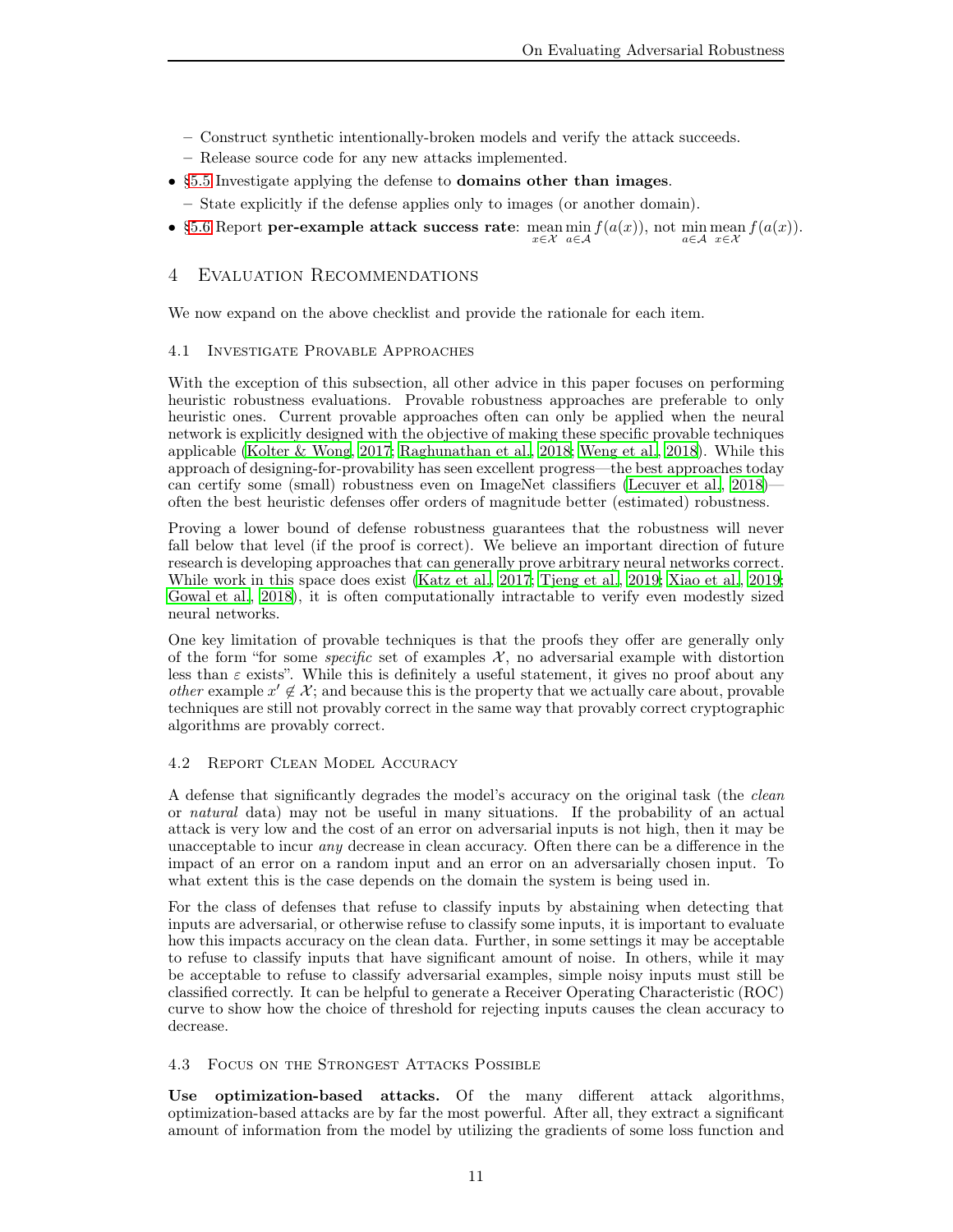not just the predicted output. In a white-box setting, there are many different attacks that have been created, and picking almost any of them will be useful. However, it is important to not just choose an attack and apply it out-of-the-box without modification. Rather, these attacks should serve as a starting point to which defense-specific knowledge can be applied.

We have found the following three attacks useful starting points for constructing adversarial examples under different distance metrics:

- For  $\ell_1$  distortion, start with [Chen et al. \(2017a\)](#page-19-15).
- For  $\ell_2$  distortion, start with [Carlini & Wagner \(2017c\)](#page-19-5).
- For  $\ell_{\infty}$  distortion, start with [Madry et al. \(2017\)](#page-21-5).

Note, however, that these attacks were designed to be effective on standard neural networks; any defense which modifies the architecture, training process, or any other aspect of the machine learning algorithm is likely to affect their performance. In order to ensure that they perform reliably on a particular defense, a certain amount of critical thinking and hyper-parameter optimization is necessary. Also, remember that there is no universally strongest attack: each attack makes specific assumptions about the model and so an attack that is best on one model might perform much worse on another [\(Schott et al., 2019\)](#page-22-13). It is worth considering many different attacks.

Do not use Fast Gradient Sign (exclusively). The Fast Gradient Sign (FGS) attack is a simple approach to generating adversarial examples that was proposed to demonstrate the linearity of neural networks [\(Goodfellow et al.](#page-20-15), [2014\)](#page-20-15). It was never intended to be a strong attack for evaluating the robustness of a neural network, and should not be used as one.

Even if it were intended to be a strong attack worth defending against, there are many defenses which achieve near-perfect success at defending against this attack. For example, a weak version of adversarial training can defend against this attack by causing gradient masking [\(Tramèr et al.](#page-23-2), [2017\)](#page-23-2), where locally the gradient around a given image may point in a direction that is not useful for generating an adversarial example.

While evaluating against FGS can be a component of an attack evaluation, it should never be used as the only attack in an evaluation.

At the same time, even relatively simple and efficient attacks (DeepFool and JSMA) [\(Moosavi-Dezfooli et al., 2016;](#page-21-11) [Papernot et al.](#page-22-4), [2016b\)](#page-22-4) can still be useful for evaluating adversarial robustness if applied correctly [\(Jetley et al., 2018;](#page-21-12) [Carlini & Wagner, 2016\)](#page-19-4). However doing so often requires more care and is more error-prone; applying gradient-based attacks for many iterations is often simpler despite the attacks themselves being slower.

Do not *only* use attacks during testing that were used during training. One pitfall that can arise with adversarial training is that the defense can overfit against one particular attack used during training (e.g. by masking the gradients) [\(Tramèr et al., 2017\)](#page-23-2). Using the same attack during both training and testing is dangerous and is likely to overestimate the robustness of the defense. This is still true even if the attack is perceived as the strongest attack for the given threat model: this is probably not true any more given that the defense has been specifically tuned against it.

Applying many nearly-identical attacks is not useful. When applying a diverse set of attacks, it is critical that the attacks are actually diverse. For example, the Basic Iterative Method (BIM) (also called i-FGSM, iterated fast gradient sign) [\(Kurakin et al.](#page-21-13), [2016\)](#page-21-13) is nearly identical to Projected Gradient Descent [\(Madry et al.](#page-21-5), [2017](#page-21-5)) modulo the initial random step. Applying both of these attacks is less useful than applying one of these attacks and another (different) attack approach.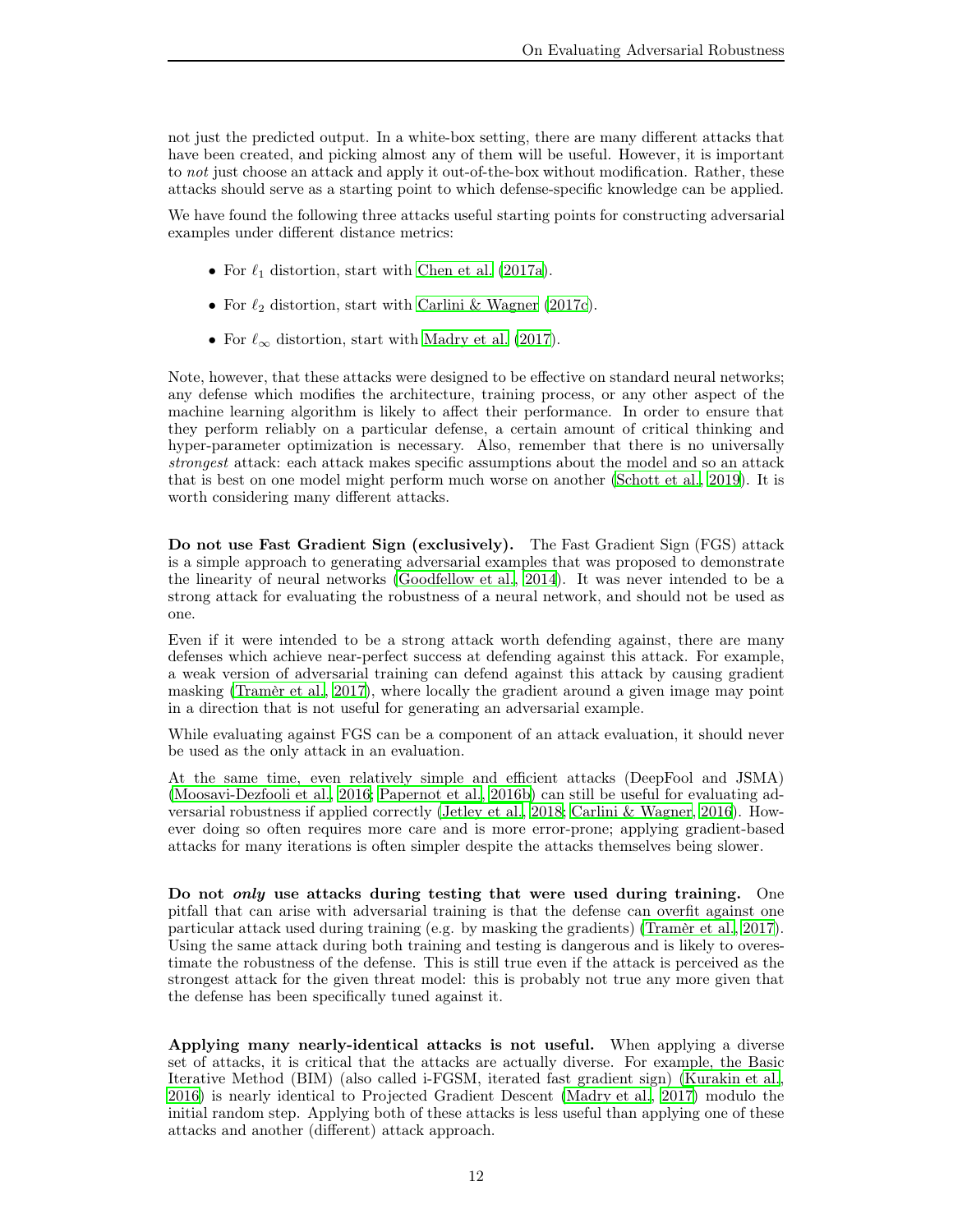## <span id="page-12-0"></span>4.4 Apply Gradient-Free Attacks

To ensure that the model is not causing various forms of gradient masking, it is worth attempting gradient-free attacks. There are several such proposals. The following three require access to model confidence values, and therefore some forms of gradient masking (e.g., by thresholding the model outputs) will prevent these attacks from working effectively. Nevertheless, these attacks are effective under many situations where standard gradientbased attacks fail:

- ZOO [\(Chen et al.](#page-20-11), [2017b\)](#page-20-11) (and also [\(Liu et al.](#page-21-14), [2017;](#page-21-14) [Bhagoji et al.](#page-19-12), [2018;](#page-19-12) [Tu et al.](#page-23-6), [2018\)](#page-23-6)) numerically estimates gradients and then performs gradient descent, making it powerful but potentially ineffective when the loss surface is difficult to optimize over.
- SPSA [\(Uesato et al.](#page-23-0), [2018\)](#page-23-0) was proposed specifically to evaluate adversarial example defenses, and has broken many. It can operate even when the loss surface is difficult to optimize over, but has many hyperparameters that can be difficult to tune.
- NES [\(Ilyas et al.](#page-21-7), [2018a\)](#page-21-7) is effective at generating adversarial examples with a limited number of queries, and so generates adversarial examples of higher distortion. One variant of NES can handle scenarios in which only the confidence values of the top- $k$  classes or only the label corresponding to the most confident output (see below) are observed. This family of approaches can be further strengthened by including and transferring over the existing priors (Ilyas [et al., 2018b](#page-21-15)).

Hard label (or "decision-based") attacks differ from gradient-free confidence-based attacks in that they only require access to the arg max output of the model (i.e., the label corresponding to the most confident output). This makes these attacks much slower, as they make many more queries, but defenses can do less to accidentally prevent these attacks.

• The Boundary Attack [\(Brendel et al.](#page-19-14), [2017\)](#page-19-14) is general-purpose hard-label attack and performs a descent along the decision boundary using a rejection sampling approach. In terms of the minimum adversarial distance the attack often rivals the best white-box attacks but at the cost of many more queries.

The most important reason to apply gradient-free attacks is as a test for gradient masking [\(Tramèr et al.](#page-23-2), [2017;](#page-23-2) [Athalye et al.](#page-19-9), [2018;](#page-19-9) [Uesato et al.](#page-23-0), [2018\)](#page-23-0). Gradient-free attacks should almost always do worse than gradient-based attacks (see [§5.2\)](#page-16-1). Not only should this be true when averaged across the entire dataset, but also on a per-example basis (see [§5.6\)](#page-18-1) there should be very few instances where gradient-based attacks fail but gradient-free attacks succeed. Thus, white-box attacks performing worse than gradient-free attacks is strong evidence for gradient masking.

Just as gradient masking can fool gradient-based attack algorithms, gradient-free attack algorithms can be similarly fooled by different styles of defenses. Today, the most common class of models that causes existing gradient-free attacks to fail is randomized models. This may change in the future as gradient-free attacks become stronger, but the state-of-theart gradient-free attacks currently do not do well in this setting. (Future work on this challenging problem would be worthwhile.)

## <span id="page-12-1"></span>4.5 Perform a Transferability Analysis

Adversarial examples often transfer between models [\(Papernot et al.](#page-22-14), [2016a\)](#page-22-14). That is, an adversarial example generated against one model with a specific architecture will often also be adversarial on another model, even if the latter is trained on a different training set with a different architecture.

By utilizing this phenomenon, transfer attacks can be performed by considering an alternative, substitute model and generating adversarial examples for that are strongly classified as a wrong class by that model. These examples can then be used to attack the target model.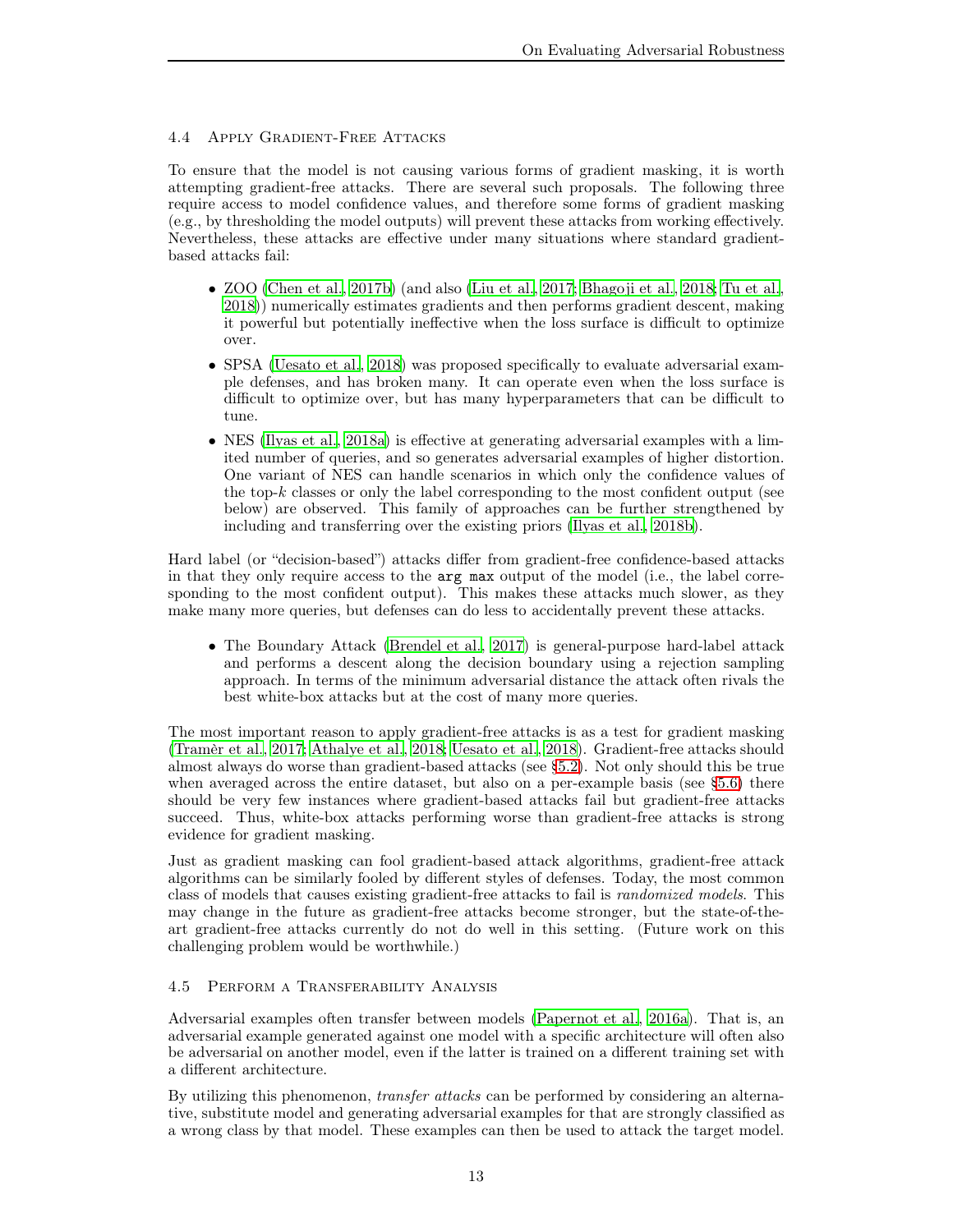Such transfer attacks are particularly successful at circumventing defenses that rely on gradient masking. Since the adversarial example is generated on an independent model, there is no need to directly optimize over the (often poorly behaved) landscape of the defended model. An adversarial example defense evaluation should thus attempt a transferability analysis to validate that the proposed defense breaks transferability. If it does not, then it is likely to not actually be a strong defense, but just appears like one.

What should be the source model for a transferability analysis? A good starting point is a model as similar to the defended model as possible, trained on the same training data. If the defended model adds some new layers to a baseline model, it would be good to try the baseline. Using the undefended baseline allows optimization-based attacks to reliably construct high-confidence adversarial examples that are likely to transfer to the defended model. We also recommend trying a strong adversarially trained model [\(Madry et al.](#page-21-5), [2017\)](#page-21-5), which has been shown to be a strong source model for adversarial examples. It is also more effective to generate adversarial examples that fool an ensemble of source models, and then use those to transfer to a target model [\(Liu et al., 2016\)](#page-21-16).

## <span id="page-13-0"></span>4.6 Properly Ensemble over Randomness

For defenses that randomize aspects of neural network inference, it is important to properly generate adversarial examples by ensembling over the randomness of the defense. The randomness introduced might make it difficult to apply standard attacks since the output of the classifier as well the loss gradients used for optimization-based attack now become stochastic. It is often necessary to repeat each step of a standard attack multiple times to obtain reliable estimates. Thus, by considering multiple different choices of randomness, one can generate adversarial examples that are still for a new choice of randomness.

Defenses should be careful that relying on an exponentially large randomness spaces may not actually make attacks exponentially more difficult to attack. It is often the case that one can construct adversarial examples that are resistant to such randomness by simply constructing examples that are consistently adversarial over a moderate number of randomness choices.

Verify that attacks succeed if randomness is fixed. If randomness is believed to be an important reason why the defense is effective, it can be useful to sample one value of randomness and use only that one random choice. If the attacks fail even when the randomness is disabled in this way, it is likely that the attack is not working correctly and should be fixed. Once the attack succeeds with randomness completely disabled, it can be helpful to slowly re-enable the randomness and verify that attack success rate begins to decrease.

# <span id="page-13-1"></span>4.7 Approximate Non-Differentiable Layers

Some defenses include non-differentiable layers as pre-processing layers, or later modify internal layers to make them non-differentiable (e.g., by performing quantization or adding extra randomness). Doing this makes the defense much harder to evaluate completely: gradient masking becomes much more likely when some layers are non-differentiable, or have difficult-to-compute gradients.

In many cases, it can happen that one accidentally introduces non-differentiable layers [\(Athalye et al.](#page-19-9), [2018\)](#page-19-9) (e.g., by introducing components that, while differentiable, are not usefully-differentiable) or layers that cause gradients to vanish to zero (e.g., by saturating activation functions [\(Brendel & Bethge](#page-19-6), [2017;](#page-19-6) [Carlini & Wagner, 2016\)](#page-19-4)).

In these cases it can be useful to create a differentiable implementation of the layer (if possible) to obtain gradient information. In other case, applying BPDA [\(Athalye et al.](#page-19-9), [2018\)](#page-19-9) can help with non-differentiable layers. For example, if a defense implements a preprocessing layer that denoises the input and has the property that denoise(x)  $\approx x$ , it can be effective to approximate its gradient as the identity function on the backward pass, but compute the function exactly on the forward pass.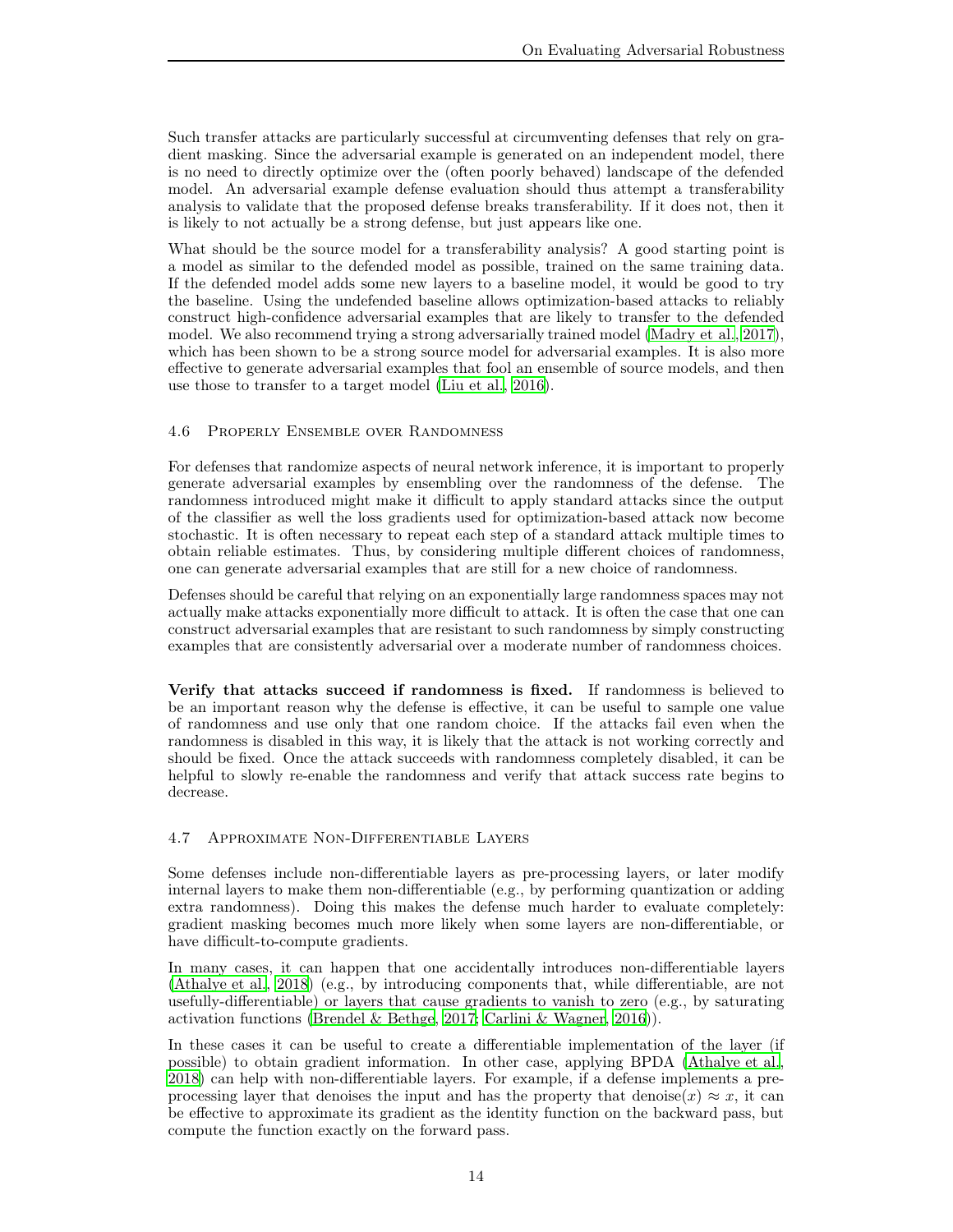# <span id="page-14-0"></span>4.8 Verify Attack Convergence

On at least a few inputs, confirm that the number of iterations of gradient descent being performed is sufficient by plotting the attack success versus the number of iterations. This plot should eventually plateau; if not, the attack has not converged and more iterations can be used until it does. The number of iterations necessary is generally inversely proportional to step size and proportional to distortion allowed. Dataset complexity is often related.

For example, on CIFAR-10 or ImageNet with a maximum  $\ell_{\infty}$  distortion of 8/255, white-box optimization attacks generally converge in under 100 or 1000 iterations with a step size of 1. However, black-box attacks often take orders of magnitude more queries, with attacks requiring over 100,000 queries not being abnormal. For a different dataset, or a different distortion metric, attacks will require a different number of iterations. While it is possible to perform an attack correctly with very few iterations of gradient descent, it requires much more thought and care [\(Engstrom et al., 2018](#page-20-3)). For example, in some cases even a million iterations of white-box gradient descent have been found necessary [\(Qian & Wegman](#page-22-15), [2018\)](#page-22-15).

There are few reasonable threat models under which an attacker can compute 100 iterations of gradient descent, but not 1000. Because the threat model must not constrain the approach an attacker takes, it is worth evaluating against a strong attack with many iterations of gradient descent.

Ensure doubling attack iterations does not increase attack success rate. Because choosing any fixed bounded number of iterations can be difficult to generalize, one simple and useful method for determining if "enough" iterations have been performed is to try doubling the number of iterations and check if this improves on the adversarial examples generated. This single test is not the only method to select the number of iterations, but once some value has been selected, doubling the number of iterations can be a useful test that the number selected is probably sufficient.

## <span id="page-14-1"></span>4.9 Carefully Investigate Attack Hyperparmeters

Start search from random offsets. When performing iterative attacks, it is useful to begin the search for adversarial examples at random offsets away from the initial, source input. This can reduce the distortion required to generate adversarial examples by 10% [\(Carlini & Wagner](#page-19-5), [2017c](#page-19-5)), and help avoid causing gradient masking [\(Tramèr et al., 2017](#page-23-2); [Madry et al.](#page-21-5), [2017\)](#page-21-5). Doing this every time is not necessary, but doing it at least once to verify it does not significantly change results is worthwhile. Prior work has found that using at least 10 random starting points is effective.

Carefully select attack hyperparameters. Many attacks support a wide range of hyperparameters. Different settings of these parameters can make order-of-magnitude differences in attack success rates. Fortunately, most hyperparameters have the property that moving them in one direction strictly increases attack power (e.g., more iterations of gradient descent is typically better). When in doubt, chose a stronger set of hyperparameters.

All hyperparameters and the way in which they were determined should be reported. This allows others to reproduce the results and helps to understand how much the attacks have been adapted to the defense.

## <span id="page-14-2"></span>4.10 Test General Robustness for General-Purpose Defenses

Some defenses are designed not to be robust against any one specific type of attack, but to generally be robust. This is in contrast to other defenses, for example adversarial training [\(Goodfellow et al.](#page-20-15), [2014;](#page-20-15) [Madry et al.](#page-21-5), [2017](#page-21-5)), which explicitly set out to be robust against one specific threat model (e.g.,  $l_{\infty}$  adversarial robustness).

When a defense is arguing that it generally improves robustness, it can help to also verify this fact with easy-to-apply attacks. Work in this space exists mainly on images; below we give three good places to start, although they are by no means the only that are worth applying.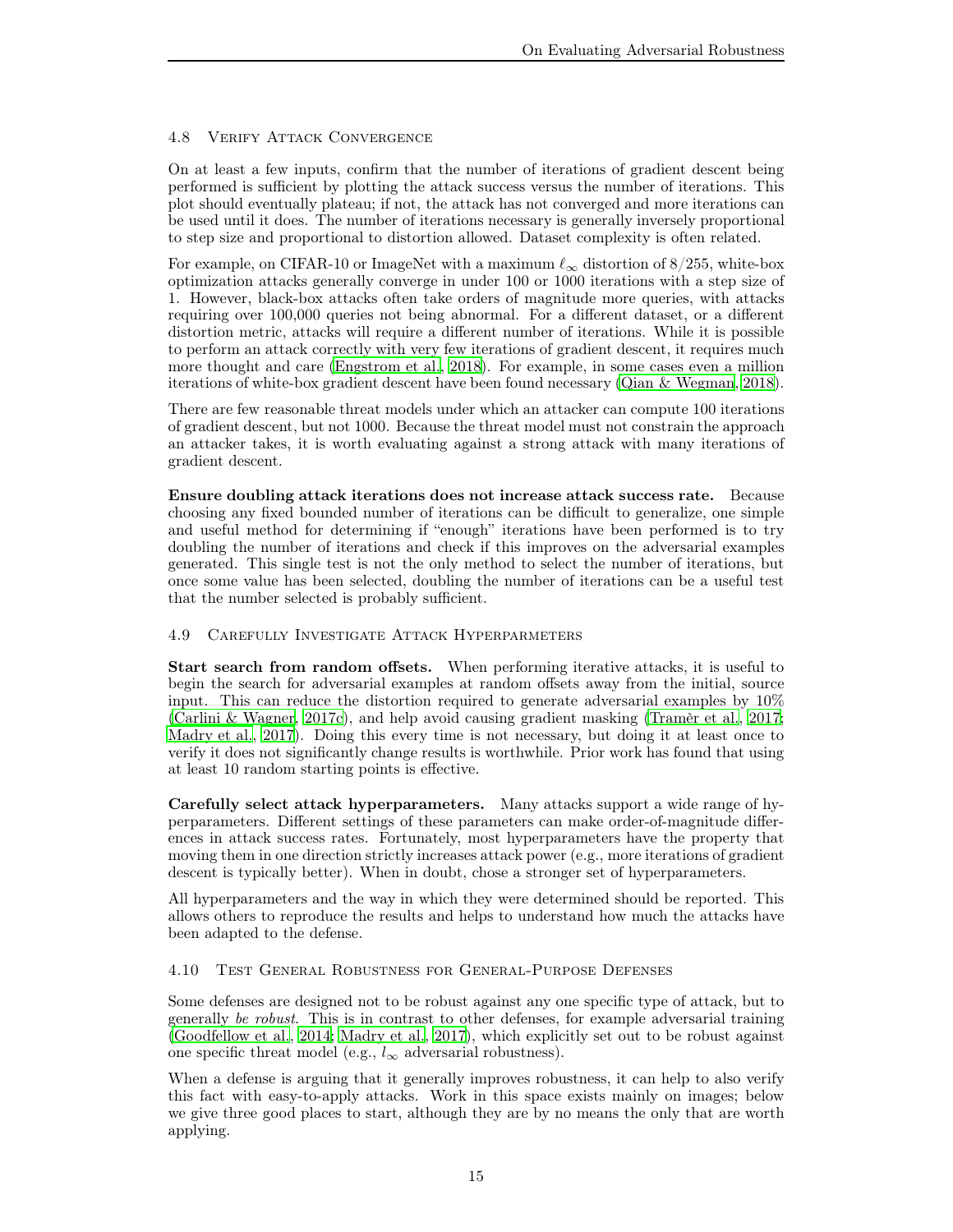- Transform the image with a random rotation and translation [\(Engstrom et al.](#page-20-8), [2017\)](#page-20-8). This attack can be performed brute-force and is thus not susceptible to gradient masking.
- Apply common corruptions and perturbations [\(Hendrycks & Dietterich](#page-20-12), [2018\)](#page-20-12) that mimic changes that may actually occur in practice.
- Add Gaussian noise with increasingly large standard deviation [\(Ford et al.](#page-20-13), [2019\)](#page-20-13). Adversarially robust models tend to be more resistant to random noise compared to their standard counterparts [\(Fawzi et al.](#page-20-16), [2016\)](#page-20-16).

In all cases, if these tests are used as a method for evaluating general-purpose robustness it is important to *not train on them directly*: doing so would counter their intended purpose.

## <span id="page-15-0"></span>4.11 Try Brute-Force (Random) Search Attacks

A very simple sanity check to ensure that the attacks have not been fooled by the defense is trying random search to generate adversarial examples within the threat model. If bruteforce random sampling identifies adversarial examples that other methods haven't found, this indicates that other attacks can be improved.

We recommend starting by sampling random points at a large distance from the original input. Every time an adversarial example is found, limit the search to adversarial examples of strictly smaller distortion. We recommend verifying a hundred instances or so with a few hundred thousand random samples.

## <span id="page-15-1"></span>4.12 Targeted and Untargeted Attacks

In theory, an untargeted attack is strictly easier than a targeted attack. However, in practice, there can be cases where targeting any of the  $N-1$  classes will give superior results to performing one untargeted attack.

At the implementation level, many untargeted attacks work by reducing the confidence in the correct prediction, while targeted attacks work by increasing the confidence in some other prediction. Because these two formulations are not directly inverses of each other, trying both can be helpful.

## <span id="page-15-2"></span>4.13 Attack Similar-but-Undefended Models

Defenses typically are implemented by making a series of changes to a base model. Some changes are introduced in order to increase the robustness, but typically other changes are also introduced to counteract some unintended consequence of adding the defense components. In these cases, it can be useful to remove all of the defense components from the defended model and attack a model with only the added non-defense components remaining. If the model still appears robust with these components not intended to provide security, it is likely the attack is being artificially broken by those non-defense components.

Similarly, if the defense has some tunable constants where changing (e.g., by increasing) the constant is believed to make generating adversarial examples harder, it is important to show that when the constant is not correctly set (e.g., by decreasing it) the model is vulnerable to attack.

## <span id="page-15-3"></span>4.14 Validate any new attack algorithms introduced

Often times it can be necessary to introduce a new attack algorithm tailored to some specific defense. When doing so, it is important to carefully evaluate the effectiveness of this new attack algorithm. It is unfortunately easy to design an attack that will never be effective, regardless of the model it is attacking.

Therefore, when designing a new attack, it is important to validate that it is indeed effective. This can be done by selecting alternate models that are either known to be insecure or are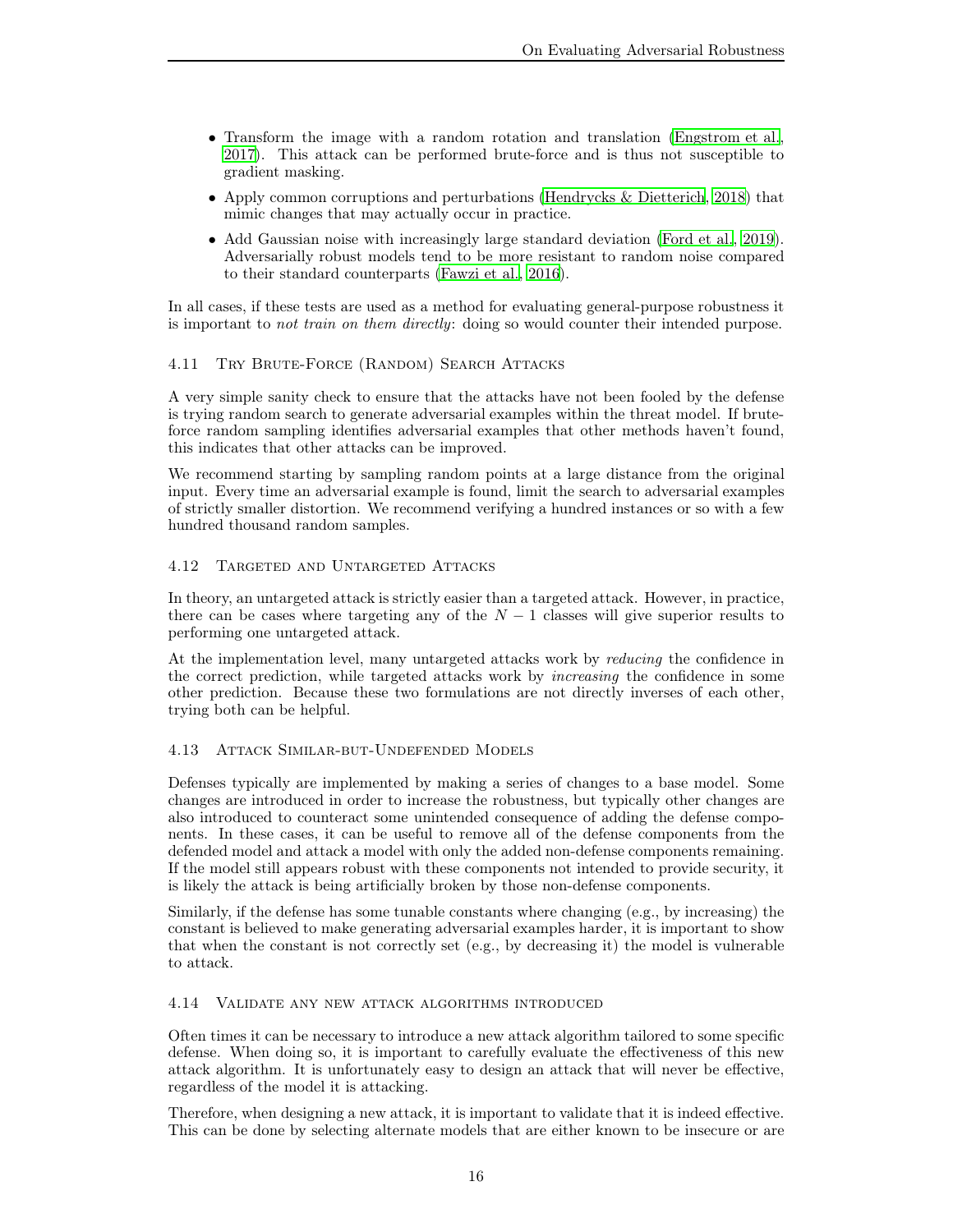intentionally designed to be insecure, and verify that the new attack algorithm can effectively break these defenses.

# <span id="page-16-0"></span>5 Analysis Recommendations

After having performed an evaluation (consisting of at least some of the above steps), there are several simple checks that will help identify potential flaws in the attacks that should be corrected.

## <span id="page-16-2"></span>5.1 Compare Against Prior Work

Given the extremely large quantity of defense work in the space of adversarial examples, it is highly unlikely that any idea is completely new and unrelated to any prior defense. Although it can be time-consuming, it is important to review prior work and look for approaches that are similar to the new defense being proposed.

This is especially important in security because any attacks which were effective on prior similar defenses are likely to still be effective. It is therefore even more important to review not only the prior defense work, but also the prior attack work to ensure that all known attack approaches have been considered. An unfortunately large number of defenses have been defeated by applying existing attacks unmodified.

Compare against true results. When comparing against prior work, it is important to report the accuracy of prior defenses under the strongest attacks on these models.If a defense claimed that its accuracy was 99% but followup work reduced its accuracy to 80%, future work should report the accuracy at 80%, and not 99%. The original result is wrong.

There are many examples of defenses building on prior work which has since been shown to be completely broken; performing a literature review can help avoid situations of this nature. Websites such as Robust $ML^{12}$  $ML^{12}$  $ML^{12}$ , are explicitly designed to help track defense progress.

# <span id="page-16-1"></span>5.2 Perform Basic Sanity Tests

Verify iterative attacks perform better than single-step attacks. Iterative attacks are strictly more powerful than single-step attacks, and so their results should be strictly superior. If an iterative attack performs worse than a single-step attack, this often indicates that the iterative attack is not correct.

If this is the case, one useful diagnostic test is to plot attack success rate versus number of attack iterations averaged over many attempts, to try and identify if there is a pattern. Another diagnostic is to plot the model loss versus the number of attack iterations for a single input. The model loss should be (mostly) decreasing at each iteration. If this is not the case, a smaller step size may be helpful.

Verify increasing the perturbation budget strictly increases attack success rate. Attacks that allow more distortion are strictly stronger than attacks that allow less distortion. If the attack success rate ever decreases as the amount of distortion allowed increases, the attack is likely flawed.

With "high" distortion, model accuracy should reach levels of random guessing. Exactly what "high" means will depend on the dataset. On some datasets (like MNIST) even with noise bounded by an  $\ell_{\infty}$  norm of 0.3, humans can often determine what the digit was. However, on CIFAR-10, noise with an  $\ell_{\infty}$  norm of 0.2 makes most images completely unrecognizable.

Regardless of the dataset, there are some accuracy-vs-distortion numbers that are theoretically impossible. For example, it is not possible to do better than random guessing with a  $\ell_{\infty}$  distortion of 0.5: any image can be converted into a solid gray picture. Or, for MNIST,

<span id="page-16-3"></span><sup>12</sup>https://www.robust-ml.org/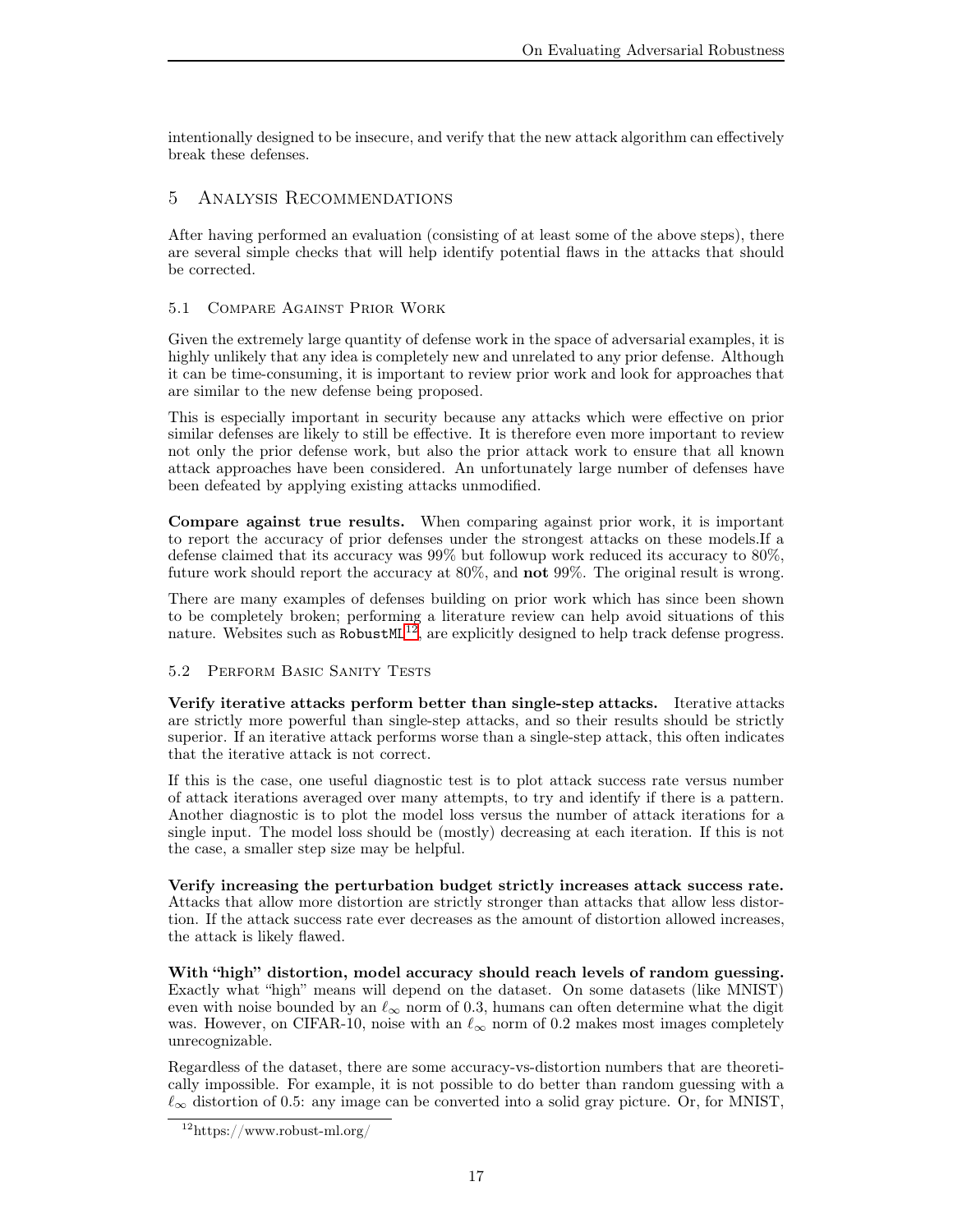the median  $L_2$  distortion between a digit and the most similar other image with a different label is less than 9, so claiming higher than this is not feasible.

## <span id="page-17-0"></span>5.3 Generate An Accuracy versus Perturbation Curve

One of the most useful diagnostic curves to generate is an accuracy versus perturbation budget curve, along with an attack success rate versus perturbation budget curve. These curves can help perform many of the sanity tests discussed in [§5.2.](#page-16-1)

For some attack which produces minimally-distorted adversarial examples [\(Carlini & Wagner, 2017c](#page-19-5)) (as opposed to maximizing loss under some norm constraint [\(Madry et al., 2017\)](#page-21-5)) generating these curves is computationally efficient (adversarial examples can be sorted by distance and then generating these curve can be accomplished by sweeping a threshold constant). For attacks that maximize loss given a fixed budget [\(Madry et al., 2017](#page-21-5)), generating this curve naively requires calling the attack once for each value of the perturbation budget, but this can be made more efficient by performing binary search on the budget on a per-example basis.

Perform an unbounded attack. With unbounded distortion, any attack should eventually reach 100% success, even if only by switching the input to actually be an instance of the other class. If unbounded attacks do not succeed, this indicates that the attack is being applied incorrectly. The curve generated should have an x-axis with sufficient perturbation so that it reaches 100% attack success (0% model accuracy).

For unbounded attacks, measure distortion, not success rate. The correct metric for evaluating unbounded attacks is the distortion required to generate an adversarial example, not the success rate (which should always be 100%). The most useful plot is to show success rate (or model accuracy) vs. distortion, and the most useful single number is either the mean or median distance to adversarial examples, when using unbounded attacks. To make measuring success rate meaningful, another option is to artificially bound the attack and report any adversarial example of distance greater than some threshold a failure (as long as this threshold is stated).

## <span id="page-17-1"></span>5.4 Verify white-box attacks perform better than black-box attacks

Because white-box attacks are a strict super-set of black-box attacks, they should perform strictly better. In particular, this implies that gradient-based attacks should, in principle, outperform gradient-free attacks. Gradient-free attacks doing better often indicates that the defense is somehow masking gradient information and that the gradient-based attack could be improved to succeed more often.

When this happens, look at instances for which adversarial examples can be found with black-box but not white-box attacks. Check if these instances are at all related, and investigate why white-box attacks are not finding these adversarial examples.

# <span id="page-17-2"></span>5.5 Investigate Domains Other Than Images

Adversarial examples are not just a problem for image classification, they are also a problem on sentiment analysis, translation, generative models, reinforcement learning, audio classification, and segmentation analysis (among others). If a defense is limited to one domain, it should state this fact explicitly. If not, then it would be useful to briefly consider at least one non-image domain to investigate if the technique could apply to other domains as well. Audio has properties most similar to images (high dimensional mostly-continuous input space) and is therefore an easy point of comparison. Language processing is much different (due to the inherently discrete input space) and therefore defenses are often harder to apply to this alternate domain.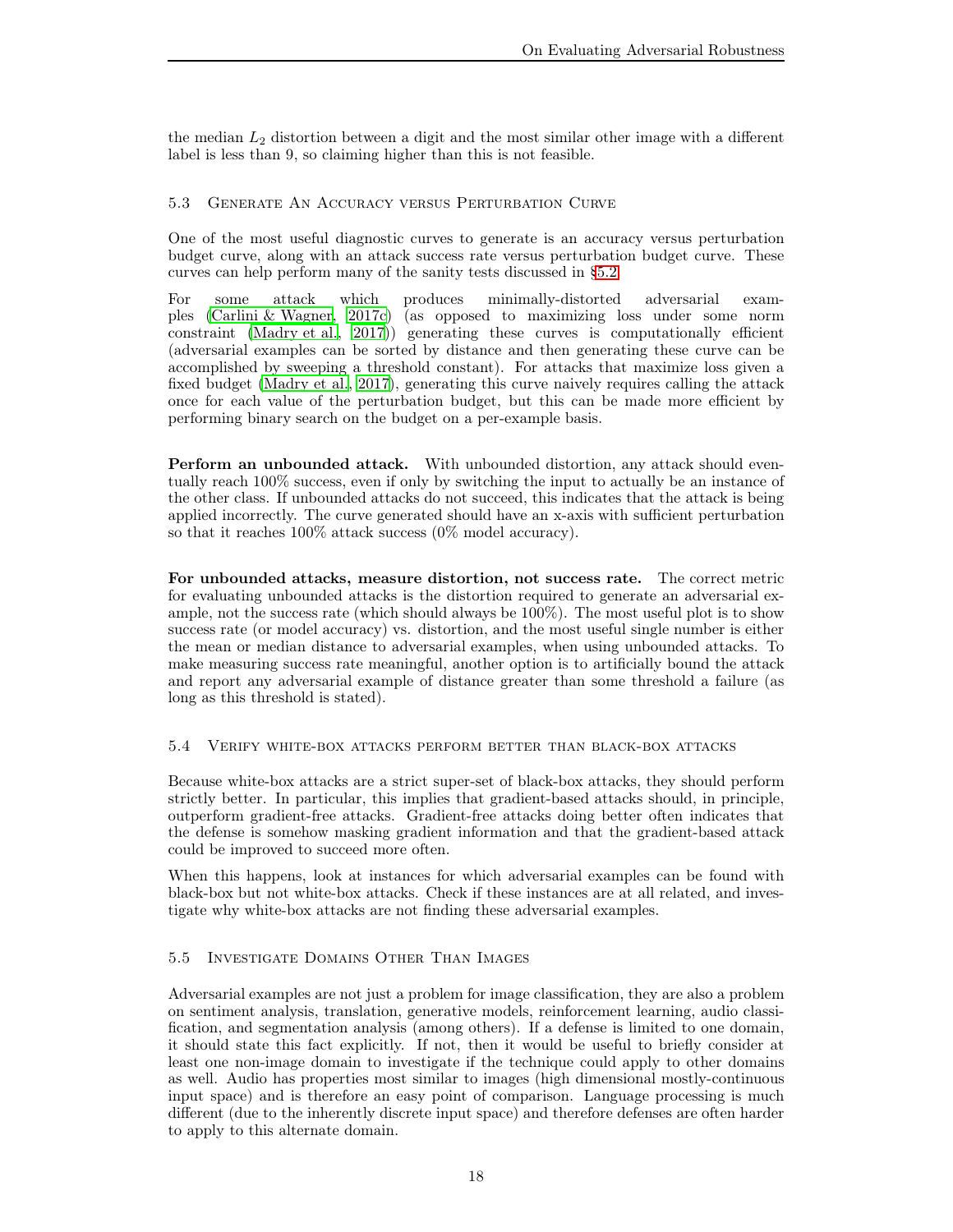# <span id="page-18-1"></span>5.6 Report the Per-Example Attack Success Rate

When evaluating attacks, it is important to report attack success rate on a per-example basis instead of averaged over the entire attack. That is, report mean  $\min f(a(x))$ , not x∈X a∈A

min mean  $f(a(x))$ . a∈A x∈X

This per-example reporting is strictly more useful than a per-attack reporting, and is therefore preferable. This is true despite the fact that in practice the results for the worst attack is often very close to the true per-example worst-case bounds.

This reporting also avoids another common pitfall in which two defenses A and B are compared on different attacks X and Y leading to statements such as "A is more robust than B against attack X while B is more robust than A on attack Y". Such results are not useful, even more so if one attack is strong and the other is weak. Instead, by comparing defenses on a per-example based (i.e. the optima per example over all attacks), one defense can be selected as being stronger. (Note this still requires the defenses are evaluated under the same threat model. It is not meaningful to compare a  $\ell_{\infty}$ -robust defense against a  $\ell_0$ -robust defense.)

## <span id="page-18-0"></span>5.7 Report Attacks Applied

After having performed a complete evaluation, as discussed above, defense evaluations should report all attacks and include the relevant hyperparameters. It is especially important to report the number of iterations for optimization-based attacks.

Note that it is not necessary to report the results from every single attack in all details, especially if an attack is highly similar to another and yields similar results. In this case the space can rather be used to describe how the attacks were applied. A good guideline is as follows: do not show a massive table with many similar attacks that have not been adapted to the defense. Instead, rather show a shorter table with a more diverse set of attacks that have each been carefully adapted and tuned.

# 6 Conclusion

Evaluating adversarial example defenses requires extreme caution and skepticism of all results obtained. Researchers must be very careful to not deceive themselves unintentionally when performing evaluations.

This paper lays out the motivation for how to perform defense evaluations and why we believe this is the case. We develop a collection of recommendations that we have identified as common flaws in adversarial example defense evaluations. We hope that this checklist will be useful both for researchers developing novel defense approaches as well as for readers and reviewers to understand if an evaluation is thorough and follows currently accepted best practices.

We do not intend for this paper to be the definitive answer to the question "what experiments" should an evaluation contain?". Such a comprehensive list would be impossible to develop. Rather, we hope that the recommendations we offer here will help inspire researchers with ideas for how to perform their own evaluations. [13](#page-18-2)

In total, we firmly believe that developing robust machine learning models is of great significance, and hope that this document will in some way help the broader community reach this important goal.

<span id="page-18-2"></span><sup>&</sup>lt;sup>13</sup>We believe that even if all defenses followed all of the tests recommended in this paper, it would still be valuable for researchers to perform re-evaluations of proposed defenses (for example, by following the advice given in this paper and investigating new, adaptive attacks). For every ten defense papers on arXiv, there is just one paper which sets out to re-evaluate previously proposed defenses. Given the difficulty of performing evaluations, it is always useful for future work to perform additional experiments to validate or refute the claims made in existing papers.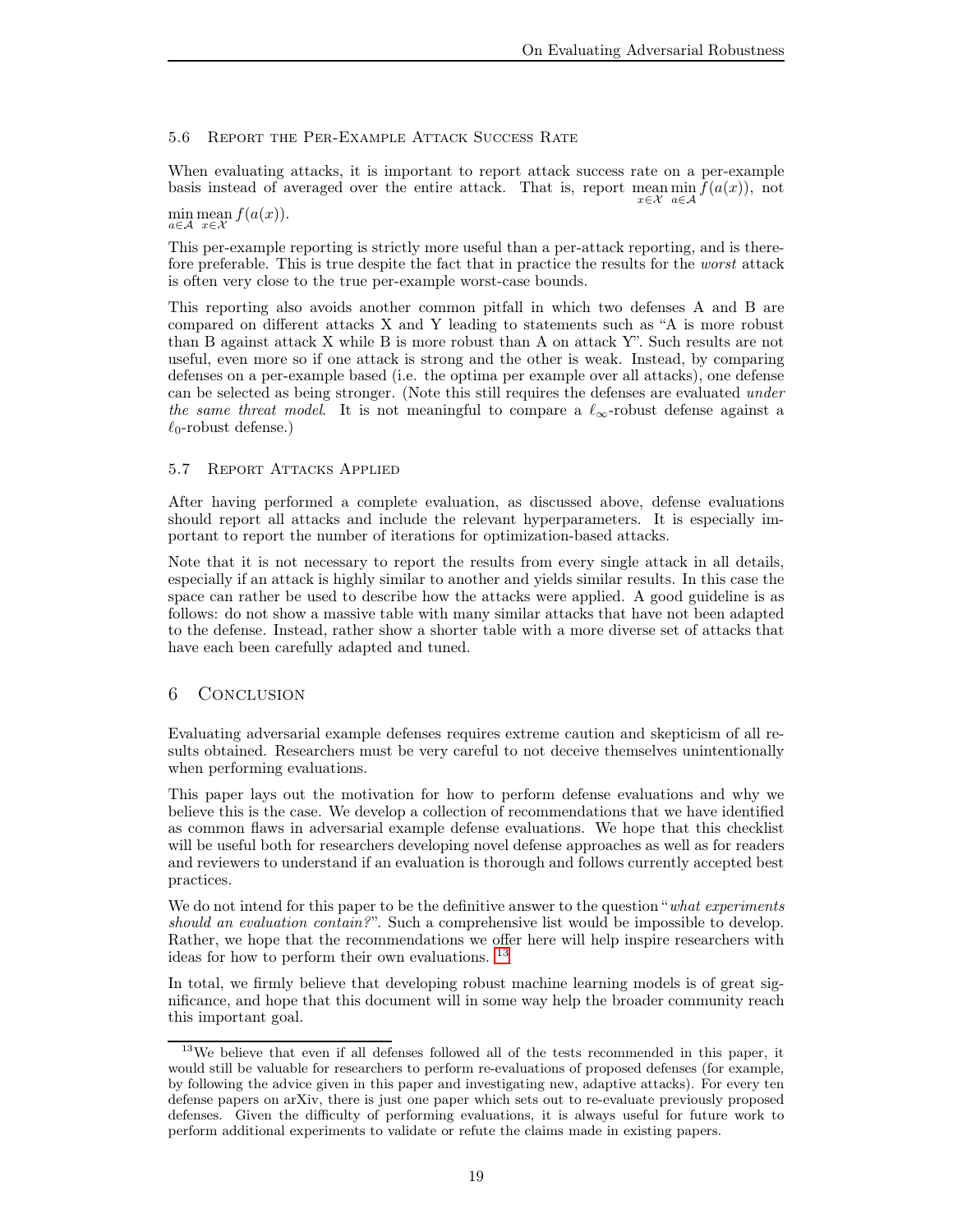#### **ACKNOWLEDGEMENTS**

We would like to thank Catherine Olsson and Úlfar Erlingsson for feedback on an early draft of this paper, and David Wagner for helpful discussions around content.

#### **REFERENCES**

- <span id="page-19-10"></span>Anish Athalye and Nicholas Carlini. On the robustness of the cvpr 2018 white-box adversarial example defenses. arXiv preprint arXiv:1804.03286, 2018.
- <span id="page-19-9"></span>Anish Athalye, Nicholas Carlini, and David Wagner. Obfuscated gradients give a false sense of security: Circumventing defenses to adversarial examples.  $arXiv$  preprint arXiv:1802.00420, 2018.
- <span id="page-19-1"></span>Marco Barreno, Blaine Nelson, Russell Sears, Anthony D Joseph, and J Doug Tygar. Can machine learning be secure? In Proceedings of the 2006 ACM Symposium on Information, computer and communications security, pp. 16–25. ACM, 2006.
- <span id="page-19-2"></span>Marco Barreno, Blaine Nelson, Anthony D Joseph, and JD Tygar. The security of machine learning. Machine Learning, 81(2):121–148, 2010.
- <span id="page-19-12"></span>Arjun Nitin Bhagoji, Warren He, Bo Li, and Dawn Song. Practical black-box attacks on deep neural networks using efficient query mechanisms. In European Conference on Computer Vision, pp. 158–174. Springer, 2018.
- <span id="page-19-3"></span>Battista Biggio, Giorgio Fumera, and Fabio Roli. Multiple classifier systems for robust classifier design in adversarial environments. International Journal of Machine Learning and Cybernetics, 1(1-4):27–41, 2010.
- <span id="page-19-0"></span>Battista Biggio, Igino Corona, Davide Maiorca, Blaine Nelson, Nedim Šrndić, Pavel Laskov, Giorgio Giacinto, and Fabio Roli. Evasion attacks against machine learning at test time. In Joint European conference on machine learning and knowledge discovery in databases, pp. 387–402. Springer, 2013.
- <span id="page-19-6"></span>Wieland Brendel and Matthias Bethge. Comment on "biologically inspired protection of deep networks from adversarial attacks". arXiv preprint arXiv:1704.01547, 2017.
- <span id="page-19-14"></span>Wieland Brendel, Jonas Rauber, and Matthias Bethge. Decision-based adversarial attacks: Reliable attacks against black-box machine learning models. arXiv preprint arXiv:1712.04248, 2017.
- <span id="page-19-11"></span>Nicholas Carlini. Is ami (attacks meet interpretability) robust to adversarial examples? arXiv preprint arXiv:1902.02322, 2019.
- <span id="page-19-4"></span>Nicholas Carlini and David Wagner. Defensive distillation is not robust to adversarial examples. arXiv preprint arXiv:1607.04311, 2016.
- <span id="page-19-7"></span>Nicholas Carlini and David Wagner. Adversarial examples are not easily detected: Bypassing ten detection methods. In Proceedings of the 10th ACM Workshop on Artificial Intelligence and Security, pp. 3–14. ACM, 2017a.
- <span id="page-19-8"></span>Nicholas Carlini and David Wagner. Magnet and "efficient defenses against adversarial attacks" are not robust to adversarial examples.  $arXiv$  preprint  $arXiv:1711.08478$ , 2017b.
- <span id="page-19-5"></span>Nicholas Carlini and David Wagner. Towards evaluating the robustness of neural networks. In 2017 IEEE Symposium on Security and Privacy (SP), pp. 39–57. IEEE, 2017c.
- <span id="page-19-13"></span>Nicholas Carlini, Pratyush Mishra, Tavish Vaidya, Yuankai Zhang, Micah Sherr, Clay Shields, David Wagner, and Wenchao Zhou. Hidden voice commands. In USENIX Security Symposium, pp. 513–530, 2016.
- <span id="page-19-15"></span>Pin-Yu Chen, Yash Sharma, Huan Zhang, Jinfeng Yi, and Cho-Jui Hsieh. Ead: elastic-net attacks to deep neural networks via adversarial examples. arXiv preprint  $arXiv:1709.04114$ , 2017a.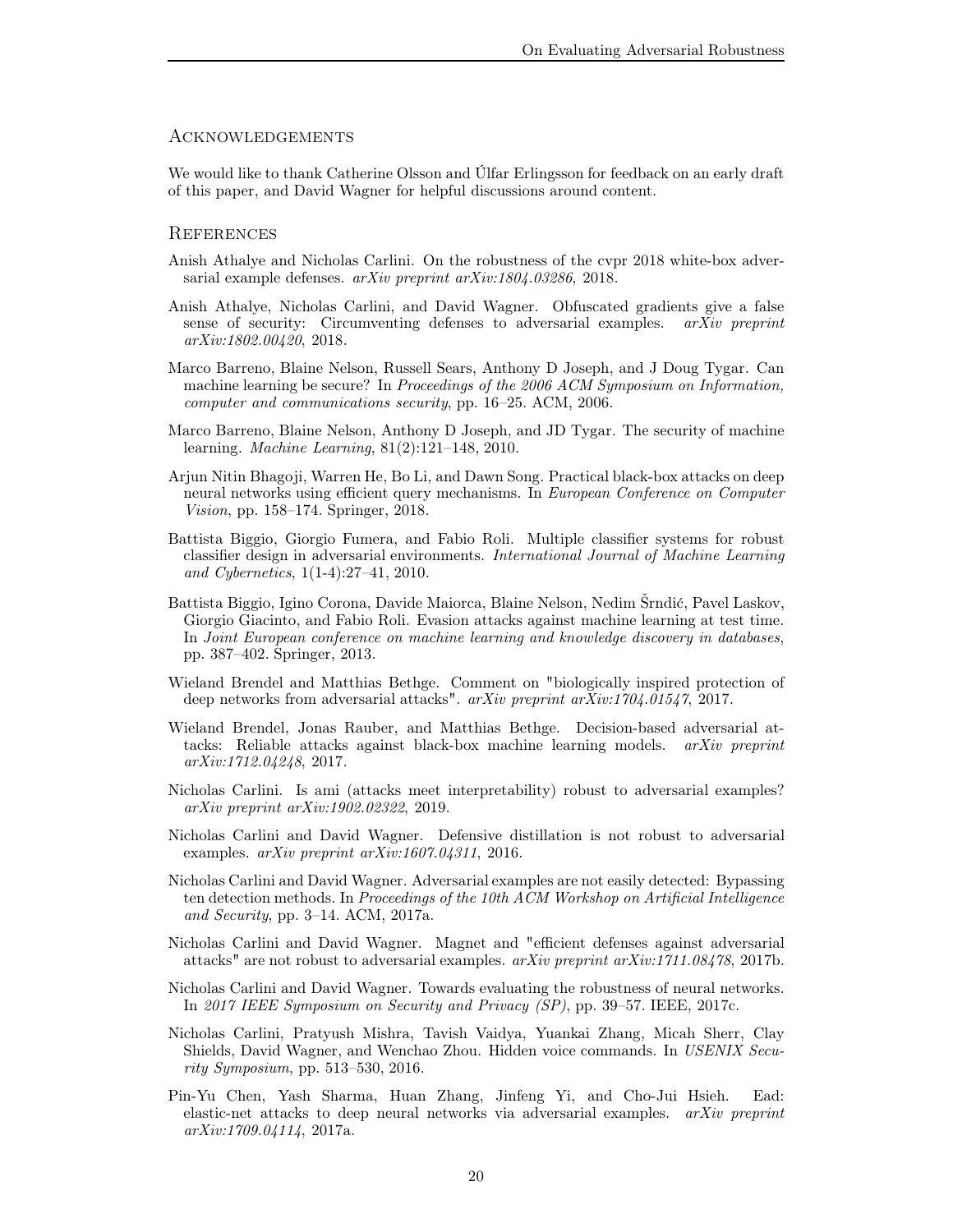- <span id="page-20-11"></span>Pin-Yu Chen, Huan Zhang, Yash Sharma, Jinfeng Yi, and Cho-Jui Hsieh. Zoo: Zeroth order optimization based black-box attacks to deep neural networks without training substitute models. In Proceedings of the 10th ACM Workshop on Artificial Intelligence and Security, pp. 15–26, 2017b.
- <span id="page-20-5"></span>Cory Cornelius. The efficacy of shield under different threat models. *arXiv preprint* arXiv:1902.00541, 2019.
- <span id="page-20-6"></span>George E Dahl, Jack W Stokes, Li Deng, and Dong Yu. Large-scale malware classification using random projections and neural networks. In Acoustics, Speech and Signal Processing (ICASSP), 2013 IEEE International Conference on, pp. 3422–3426. IEEE, 2013.
- <span id="page-20-0"></span>Nilesh Dalvi, Pedro Domingos, Sumit Sanghai, Deepak Verma, et al. Adversarial classification. In Proceedings of the tenth ACM SIGKDD international conference on Knowledge discovery and data mining, pp. 99–108. ACM, 2004.
- <span id="page-20-7"></span>Gamaleldin Elsayed, Shreya Shankar, Brian Cheung, Nicolas Papernot, Alexey Kurakin, Ian Goodfellow, and Jascha Sohl-Dickstein. Adversarial examples that fool both computer vision and time-limited humans. In Advances in Neural Information Processing Systems, pp. 3914–3924, 2018.
- <span id="page-20-8"></span>Logan Engstrom, Brandon Tran, Dimitris Tsipras, Ludwig Schmidt, and Aleksander Madry. A rotation and a translation suffice: Fooling CNNs with simple transformations.  $arXiv$ preprint arXiv:1712.02779, 2017.
- <span id="page-20-3"></span>Logan Engstrom, Andrew Ilyas, and Anish Athalye. Evaluating and understanding the robustness of adversarial logit pairing. arXiv preprint arXiv:1807.10272, 2018.
- <span id="page-20-16"></span>Alhussein Fawzi, Seyed-Mohsen Moosavi-Dezfooli, and Pascal Frossard. Robustness of classifiers: from adversarial to random noise. In Advances in Neural Information Processing Systems, pp. 1632–1640, 2016.
- <span id="page-20-13"></span>Nic Ford, Justin Gilmer, Nicolas Carlini, and Dogus Cubuk. Adversarial examples are a natural consequence of test error in noise. arXiv preprint arXiv:1901.10513, 2019.
- <span id="page-20-9"></span>Justin Gilmer, Ryan P Adams, Ian Goodfellow, David Andersen, and George E Dahl. Motivating the rules of the game for adversarial example research. *arXiv preprint* arXiv:1807.06732, 2018.
- <span id="page-20-1"></span>Amir Globerson and Sam Roweis. Nightmare at test time: robust learning by feature deletion. In Proceedings of the 23rd international conference on Machine learning, pp. 353–360. ACM, 2006.
- <span id="page-20-15"></span>Ian J Goodfellow, Jonathon Shlens, and Christian Szegedy. Explaining and harnessing adversarial examples (2014). arXiv preprint arXiv:1412.6572, 2014.
- <span id="page-20-14"></span>Sven Gowal, Krishnamurthy Dvijotham, Robert Stanforth, Rudy Bunel, Chongli Qin, Jonathan Uesato, Relja Arandjelovic, Timothy Mann, and Pushmeet Kohli. On the effectiveness of interval bound propagation for training verifiably robust models. In ArXiv preprint arXiv:1810.12715, 2018.
- <span id="page-20-2"></span>Warren He, James Wei, Xinyun Chen, Nicholas Carlini, and Dawn Song. Adversarial example defenses: Ensembles of weak defenses are not strong. arXiv preprint arXiv:1706.04701, 2017.
- <span id="page-20-4"></span>Warren He, Bo Li, and Dawn Song. Decision boundary analysis of adversarial examples. International Conference on Learning Representations, 2018.
- <span id="page-20-12"></span>Dan Hendrycks and Thomas G Dietterich. Benchmarking neural network robustness to common corruptions and surface variations. arXiv preprint arXiv:1807.01697, 2018.
- <span id="page-20-10"></span>Cormac Herley and Paul C van Oorschot. Sok: Science, security and the elusive goal of security as a scientific pursuit. In Security and Privacy (SP), 2017 IEEE Symposium on, pp. 99–120. IEEE, 2017.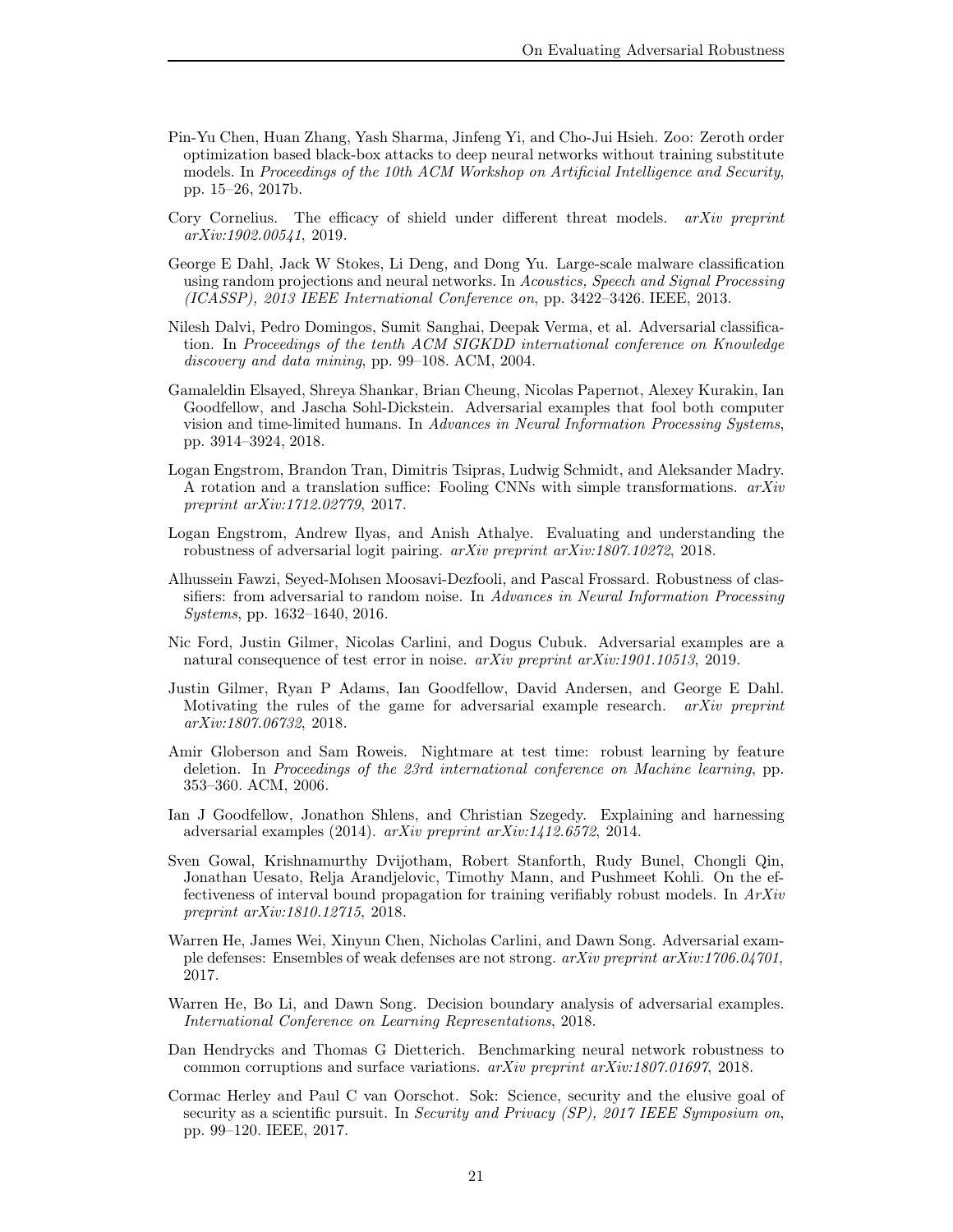- <span id="page-21-7"></span>Andrew Ilyas, Logan Engstrom, Anish Athalye, and Jessy Lin. Black-box adversarial attacks with limited queries and information. *International Conference on Machine Learning* (ICML), 2018a.
- <span id="page-21-15"></span>Andrew Ilyas, Logan Engstrom, and Aleksander Madry. Prior convictions: Black-box adversarial attacks with bandits and priors. In International Conference on Learning Representations (ICLR), 2018b.
- <span id="page-21-12"></span>Saumya Jetley, Nicholas Lord, and Philip Torr. With friends like these, who needs adversaries? In Advances in Neural Information Processing Systems, pp. 10772–10782, 2018.
- <span id="page-21-10"></span>Guy Katz, Clark Barrett, David L Dill, Kyle Julian, and Mykel J Kochenderfer. Reluplex: An efficient smt solver for verifying deep neural networks. In International Conference on Computer Aided Verification, pp. 97–117. Springer, 2017.
- <span id="page-21-6"></span>Auguste Kerckhoffs. La cryptographie militaire. Journal des sciences militaires, pp. 5–38, 1883.
- <span id="page-21-1"></span>Aleksander Kołcz and Choon Hui Teo. Feature weighting for improved classifier robustness. In CEASâ $\tilde{A}Z09$ : sixth conference on email and anti-spam, 2009.
- <span id="page-21-8"></span>J Zico Kolter and Eric Wong. Provable defenses against adversarial examples via the convex outer adversarial polytope. arXiv preprint arXiv:1711.00851, 1(2):3, 2017.
- <span id="page-21-4"></span>Alex Krizhevsky, Ilya Sutskever, and Geoffrey E Hinton. Imagenet classification with deep convolutional neural networks. In Advances in neural information processing systems, pp. 1097–1105, 2012.
- <span id="page-21-13"></span>Alexey Kurakin, Ian Goodfellow, and Samy Bengio. Adversarial examples in the physical world. arXiv preprint arXiv:1607.02533, 2016.
- <span id="page-21-9"></span>Mathias Lecuyer, Vaggelis Atlidakis, Roxana Geambasu, Daniel Hsu, and Suman Jana. Certified robustness to adversarial examples with differential privacy. In Certified Robustness to Adversarial Examples with Differential Privacy, pp. 0. IEEE, 2018.
- <span id="page-21-16"></span>Yanpei Liu, Xinyun Chen, Chang Liu, and Dawn Song. Delving into transferable adversarial examples and black-box attacks. arXiv preprint arXiv:1611.02770, 2016.
- <span id="page-21-14"></span>Yanpei Liu, Xinyun Chen, Chang Liu, and Dawn Song. Delving into transferable adversarial examples and black-box attacks. In International Conference on Learning Representations  $(ICLR)$ , 2017.
- <span id="page-21-0"></span>Daniel Lowd and Christopher Meek. Adversarial learning. In Proceedings of the eleventh ACM SIGKDD international conference on Knowledge discovery in data mining, pp. 641– 647. ACM, 2005.
- <span id="page-21-2"></span>Pei-Hsuan Lu, Pin-Yu Chen, Kang-Cheng Chen, and Chia-Mu Yu. On the limitation of magnet defense against l1-based adversarial examples. In 2018 48th Annual IEEE/IFIP International Conference on Dependable Systems and Networks Workshops (DSN-W), pp. 200–214. IEEE, 2018a.
- <span id="page-21-3"></span>Pei-Hsuan Lu, Pin-Yu Chen, and Chia-Mu Yu. On the limitation of local intrinsic dimensionality for characterizing the subspaces of adversarial examples.  $arXiv$  preprint arXiv:1803.09638, 2018b.
- <span id="page-21-5"></span>Aleksander Madry, Aleksandar Makelov, Ludwig Schmidt, Dimitris Tsipras, and Adrian Vladu. Towards deep learning models resistant to adversarial attacks. *arXiv preprint* arXiv:1706.06083, 2017.
- <span id="page-21-11"></span>Seyed-Mohsen Moosavi-Dezfooli, Alhussein Fawzi, and Pascal Frossard. Deepfool: a simple and accurate method to fool deep neural networks. In Proceedings of the IEEE Conference on Computer Vision and Pattern Recognition, pp. 2574–2582, 2016.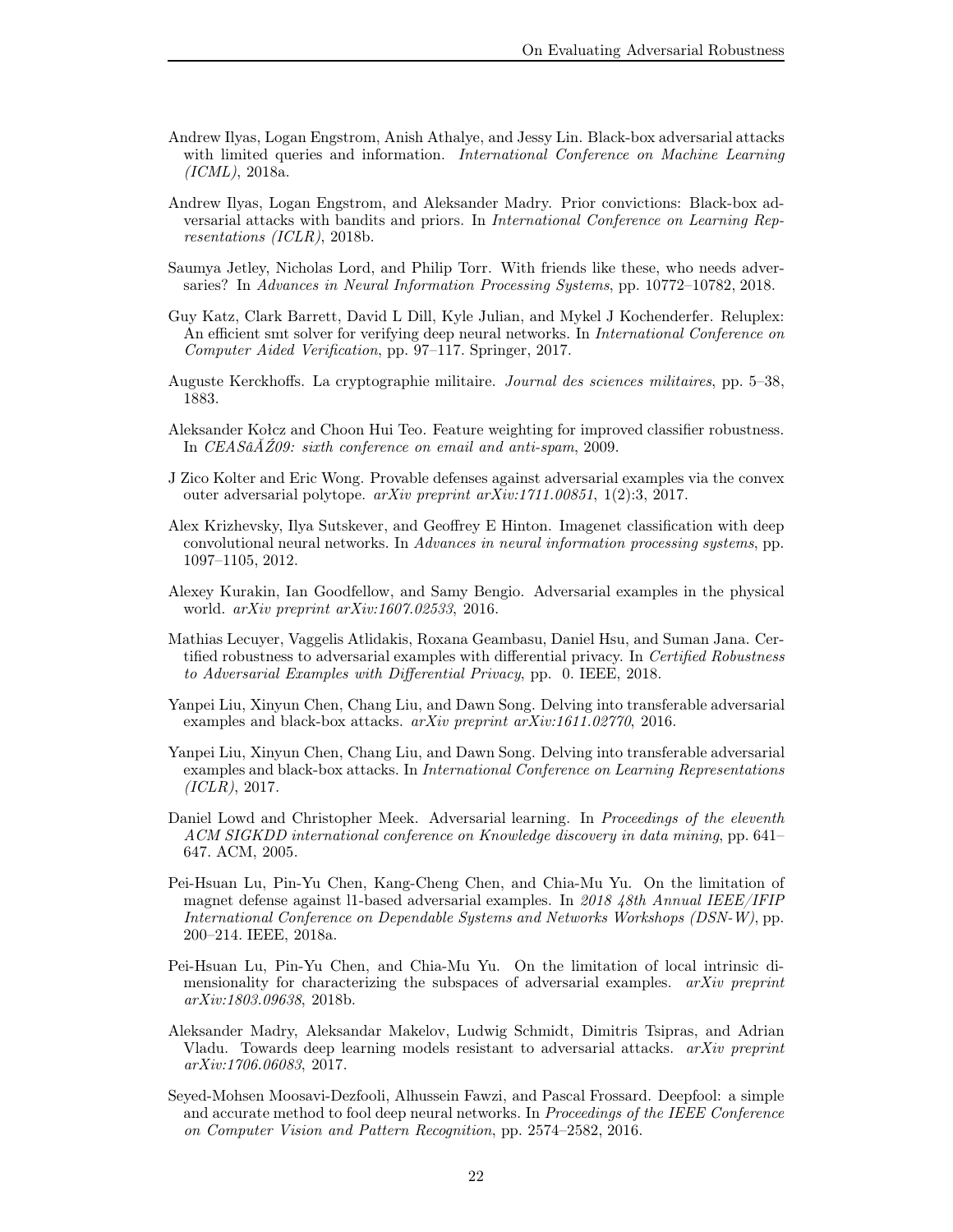- <span id="page-22-2"></span>Marius Mosbach, Maksym Andriushchenko, Thomas Trost, Matthias Hein, and Dietrich Klakow. Logit pairing methods can fool gradient-based attacks. arXiv preprint arXiv:1810.12042, 2018.
- <span id="page-22-14"></span>Nicolas Papernot, Patrick McDaniel, and Ian Goodfellow. Transferability in machine learning: from phenomena to black-box attacks using adversarial samples.  $arXiv$  preprint arXiv:1605.07277, 2016a.
- <span id="page-22-4"></span>Nicolas Papernot, Patrick McDaniel, Somesh Jha, Matt Fredrikson, Z Berkay Celik, and Ananthram Swami. The limitations of deep learning in adversarial settings. In Security and Privacy (EuroS&P), 2016 IEEE European Symposium on, pp. 372–387. IEEE, 2016b.
- <span id="page-22-9"></span>Nicolas Papernot, Patrick McDaniel, Ian Goodfellow, Somesh Jha, Z Berkay Celik, and Ananthram Swami. Practical black-box attacks against machine learning. In Proceedings of the 2017 ACM on Asia Conference on Computer and Communications Security, pp. 506–519. ACM, 2017.
- <span id="page-22-10"></span>Nicolas Papernot, Fartash Faghri, Nicholas Carlini, Ian Goodfellow, Reuben Feinman, Alexey Kurakin, Cihang Xie, Yash Sharma, Tom Brown, Aurko Roy, Alexander Matyasko, Vahid Behzadan, Karen Hambardzumyan, Zhishuai Zhang, Yi-Lin Juang, Zhi Li, Ryan Sheatsley, Abhibhav Garg, Jonathan Uesato, Willi Gierke, Yinpeng Dong, David Berthelot, Paul Hendricks, Jonas Rauber, and Rujun Long. Technical report on the cleverhans v2.1.0 adversarial examples library. arXiv preprint arXiv:1610.00768, 2018.
- <span id="page-22-15"></span>Haifeng Qian and Mark N Wegman. L2-nonexpansive neural networks. arXiv preprint arXiv:1802.07896, 2018.
- <span id="page-22-12"></span>Aditi Raghunathan, Jacob Steinhardt, and Percy Liang. Certified defenses against adversarial examples. *arXiv preprint arXiv:1801.09344*, 2018.
- <span id="page-22-11"></span>Jonas Rauber, Wieland Brendel, and Matthias Bethge. Foolbox v0.8.0: A python toolbox to benchmark the robustness of machine learning models.  $arXiv$  preprint  $arXiv:1707.04131$ , 2017.
- <span id="page-22-6"></span>Jerome H Saltzer and Michael D Schroeder. The protection of information in computer systems. Proceedings of the IEEE, 63(9):1278–1308, 1975.
- <span id="page-22-13"></span>Lukas Schott, Jonas Rauber, Matthias Bethge, and Wieland Brendel. Towards the first adversarially robust neural network model on mnist. International Conference for Learning Representations 2019, 2019.
- <span id="page-22-7"></span>Yash Sharma and Pin-Yu Chen. Breaking the madry defense model with  $l-1$ -based adversarial examples. arXiv preprint arXiv:1710.10733, 2017.
- <span id="page-22-3"></span>Yash Sharma and Pin-Yu Chen. Bypassing feature squeezing by increasing adversary strength. arXiv preprint arXiv:1803.09868, 2018.
- <span id="page-22-5"></span>David Silver, Aja Huang, Chris J Maddison, Arthur Guez, Laurent Sifre, George Van Den Driessche, Julian Schrittwieser, Ioannis Antonoglou, Veda Panneershelvam, Marc Lanctot, et al. Mastering the game of go with deep neural networks and tree search. nature, 529(7587):484, 2016.
- <span id="page-22-8"></span>Yang Song, Rui Shu, Nate Kushman, and Stefano Ermon. Generative adversarial examples. arXiv preprint arXiv:1805.07894, 2018.
- <span id="page-22-1"></span>Nedim Šrndic and Pavel Laskov. Detection of malicious pdf files based on hierarchical document structure. In Proceedings of the 20th Annual Network & Distributed System Security Symposium, pp. 1–16. Citeseer, 2013.
- <span id="page-22-0"></span>Christian Szegedy, Wojciech Zaremba, Ilya Sutskever, Joan Bruna, Dumitru Erhan, Ian Goodfellow, and Rob Fergus. Intriguing properties of neural networks. arXiv preprint arXiv:1312.6199, 2013.